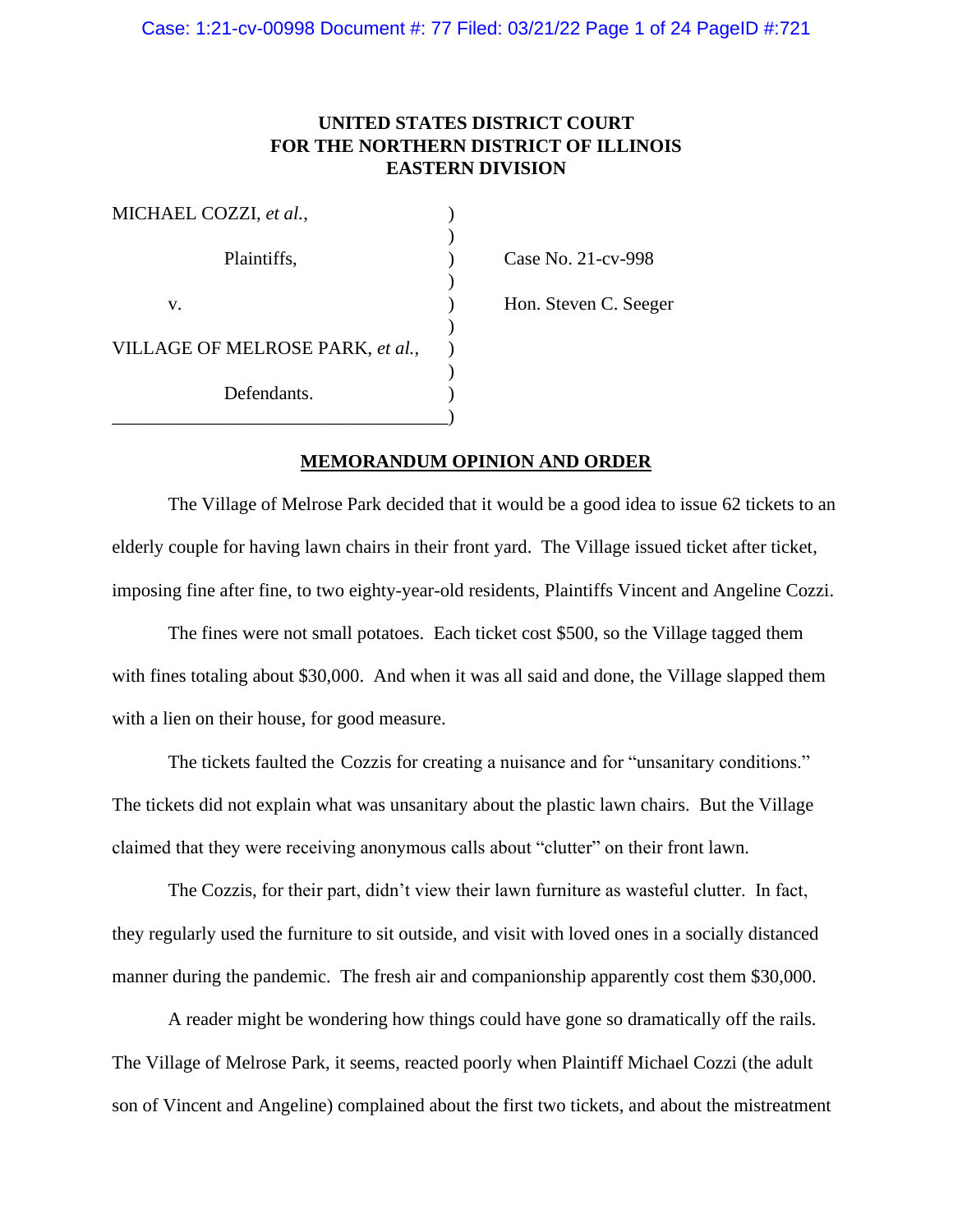### Case: 1:21-cv-00998 Document #: 77 Filed: 03/21/22 Page 2 of 24 PageID #:722

of his parents more generally. Michael Cozzi attended public meetings in Melrose Park, and he expressed his concerns on social media about the Village harassing his elderly parents.

That free expression led to an avalanche of tickets. The Village issued the Cozzis a \$500 ticket nearly every business day from December 3, 2020 to March 3, 2021. Christmas Eve was no exception. The tickets would financially cripple the Cozzis, an elderly couple on a fixed income.

The retaliation stretched beyond the tickets. Michael Cozzi received a handwritten note from a police officer warning him about supposed parking violations. Several parking tickets soon followed.

And that's not all. The police surveilled the home several times a day. Michael Cozzi received threatening text messages from unknown or restricted phone numbers. Someone broke his car window. And on one occasion, the Mayor of Melrose Park, Ronald Serpico, drove by and verbally threatened Michael Cozzi with violence.

If the reader is thinking that things have, at this point, gone completely off the rails, buckle up, because the ride is not yet over. In January 2021, as the deluge of tickets rained down, Michael Cozzi went to a public meeting at the Village of Melrose Park to express his concerns. The meeting, it turns out, was recorded. And to put it mildly, Mayor Serpico responded poorly. He unleashed what can only be described as a filthy, profanity-laden tirade with racial overtones. He told him where to go, and then some.

The Village told the Cozzis where to go, but they went to the federal courthouse instead. They filed a six count complaint against the Village and Mayor Serpico, bringing an assortment of federal and state law claims. They allege that the Village and the Mayor violated their right to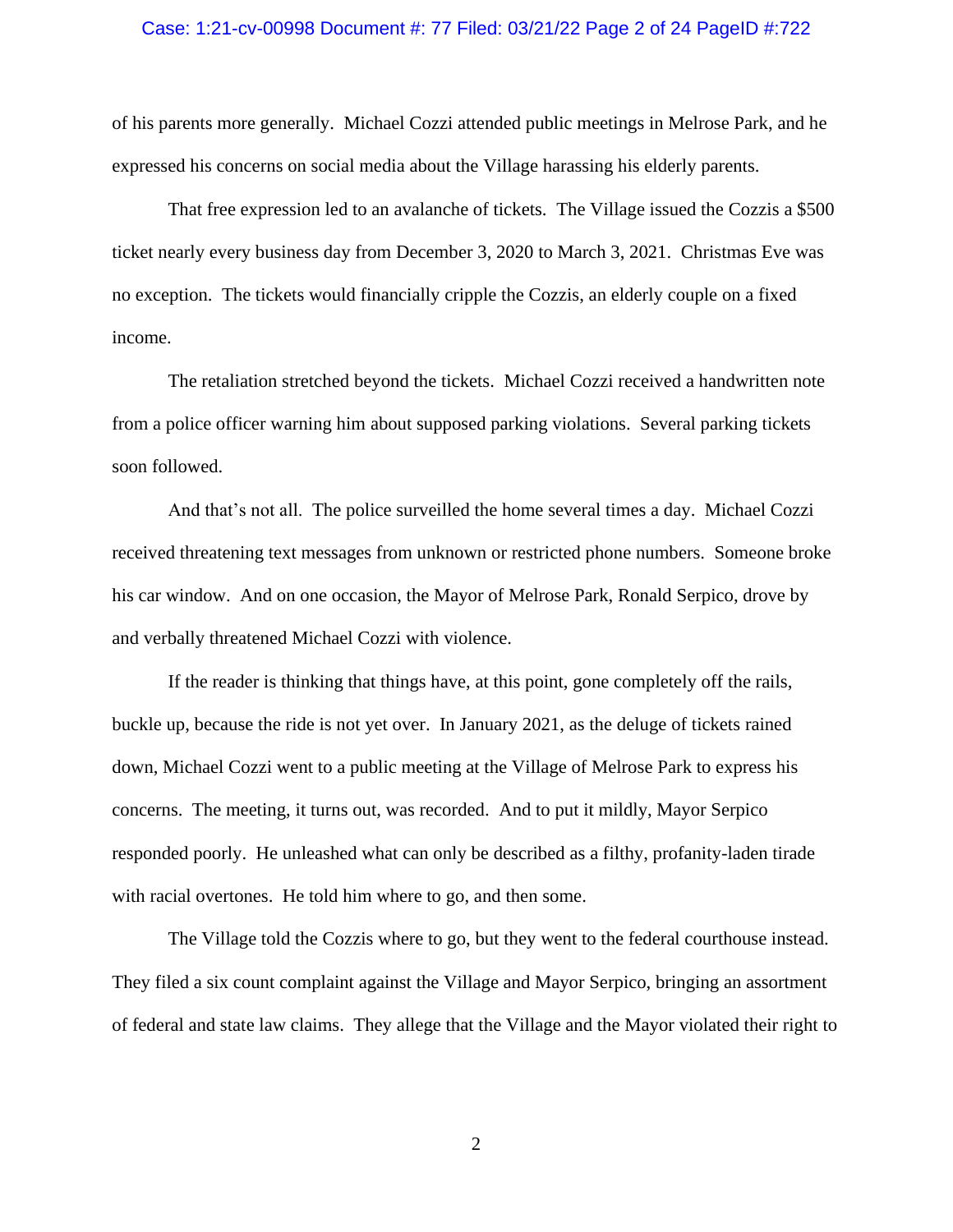#### Case: 1:21-cv-00998 Document #: 77 Filed: 03/21/22 Page 3 of 24 PageID #:723

equal protection, due process, free speech, and so on. The tidal wave of tickets mysteriously came to an end on March 3, a few days after service of process.

Defendants moved to dismiss a few of the claims. For the reasons stated below, the motion is granted in part and denied in part. But most of the complaint survives.

#### **Background**

At the motion to dismiss stage, the Court must accept as true the well-pleaded allegations of the complaint. *See Lett v. City of Chicago*, 946 F.3d 398, 399 (7th Cir. 2020). The Court "offer[s] no opinion on the ultimate merits because further development of the record may cast the facts in a light different from the complaint." *Savory v. Cannon*, 947 F.3d 409, 412 (7th Cir. 2020).

Plaintiffs Vincent and Angeline Cozzi were lifelong residents of Melrose Park, Illinois. *See* Second Am. Cplt., at ¶ 11 (Dckt. No. 40). They lived with their son, Plaintiff Michael Cozzi, who acts as the couple's caregiver. *Id.* Sadly, this Court recently received word that Vincent Cozzi, the father, passed away from COVID-19.

In 2019, Vincent and Angeline moved into a new home in Melrose Park. *Id.* at ¶ 12. As part of the move, the couple placed six outdoor plastic lawn chairs in their front yard. *Id.* Like many Americans, Vincent and Angeline enjoyed sitting outside and watching the world go by. *Id.* at  $\P$  13. The docket includes pictures of them sitting in their front yard, enjoying the sunshine. *Id.*

At some point, according to the Village, other homeowners complained about the Cozzis' property. The Mayor's office purportedly received four phone calls about "clutter" on the Cozzis' lawn. *Id.* at ¶ 18. One call was by a former owner of the home – who no longer lived in the Village – while the other three callers were "anonymous." *Id.* at ¶¶ 19, 23.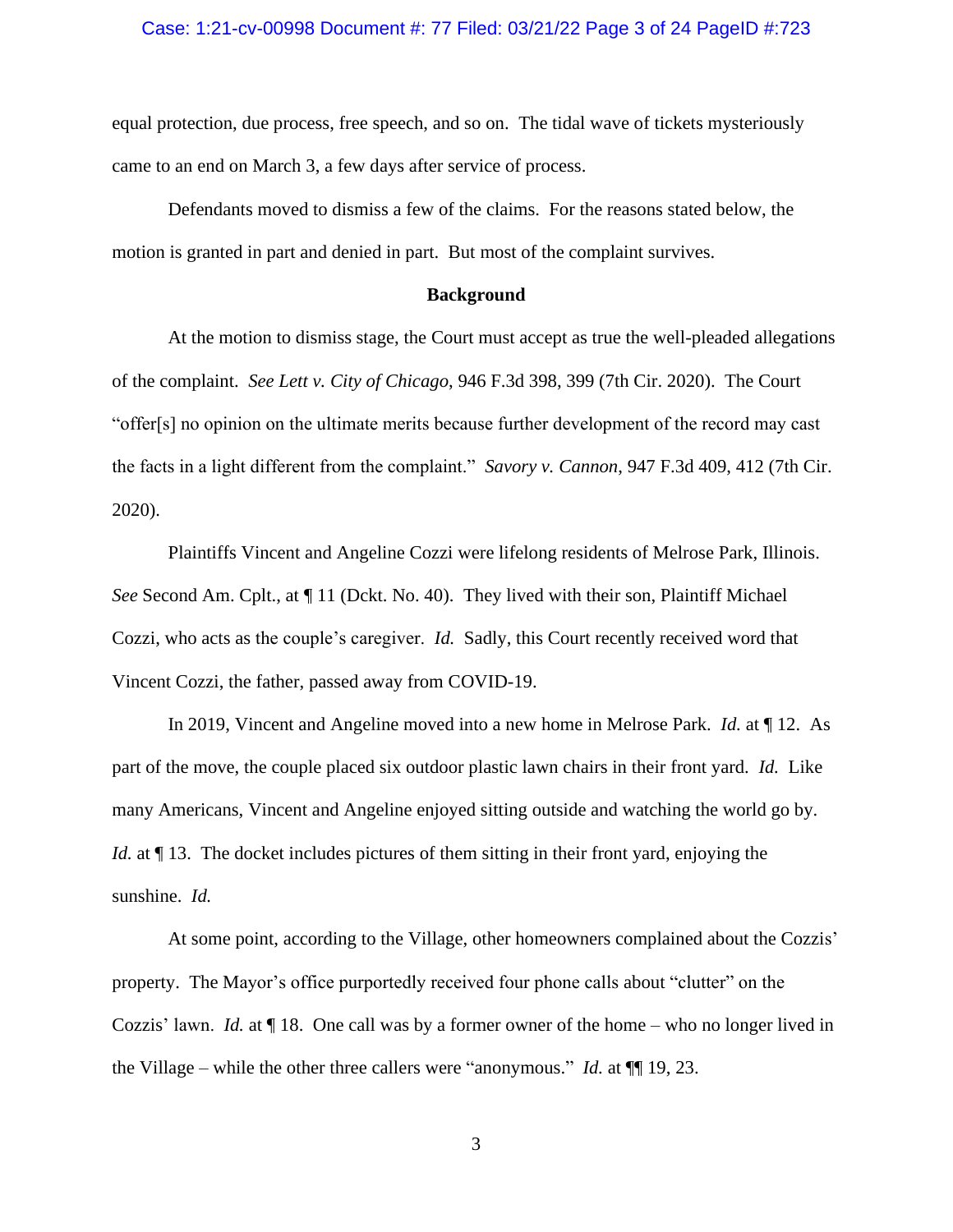#### Case: 1:21-cv-00998 Document #: 77 Filed: 03/21/22 Page 4 of 24 PageID #:724

On August 5, 2020, two officers with the Village of Melrose Park Department of Code Enforcement arrived at the Cozzi residence, accompanied by a Sergeant from the police department. *Id.* at ¶ 30. They handed Michael two tickets. *Id.* at ¶ 26. The tickets cited Vincent Cozzi for creating "nuisances" and "unsanitary conditions" on the property. *Id.* at ¶¶ 27–29. They were \$500 each. *Id.*

The tickets did not explain how Vincent created a nuisance or any unsanitary conditions. *Id.* at  $\P$  28. According to the Cozzis, the two officers told Michael that the tickets "are from the Mayor, not us." *Id.* at ¶ 26. Less than a month later, the Village of Melrose Park dismissed the tickets, after Michael put the chairs away. *Id.* at ¶ 34.

Michael tried to forestall future violations by reaching out to Village officials in the Department of Code Enforcement, without success. *Id.* at ¶ 35. They did not give him the time of day. *Id.* at ¶¶ 36–40. Friends had no luck reaching out on his behalf, either. *Id.* at ¶ 40.

Around November 2020, the Village supposedly received more "anonymous" phone calls about the "clutter" in the Cozzis' front yard, including lawn chairs and Halloween decorations. *Id.* at  $\P$  41. In reality, the complaints were exaggerated, or fabricated altogether. *Id.* at  $\P$  122.

At some point (the complaint does not reveal when), Michael Cozzi started speaking up to draw attention to the mistreatment of his elderly parents. He began attending public meetings at the Village. *Id.* at ¶ 46. And he expressed his concern on social media, too, by posting Facebook videos. *Id.*

Things went from bad to worse. According to the complaint, the Village "began a concerted campaign to bully, harass, and retaliate against them for asserting their constitutional rights." *Id.* at ¶ 47. The harassment and retaliation included "repeatedly issuing Plaintiffs tickets, ringing their doorbell to deliver tickets on Saturdays and Sundays, leaving warning notes,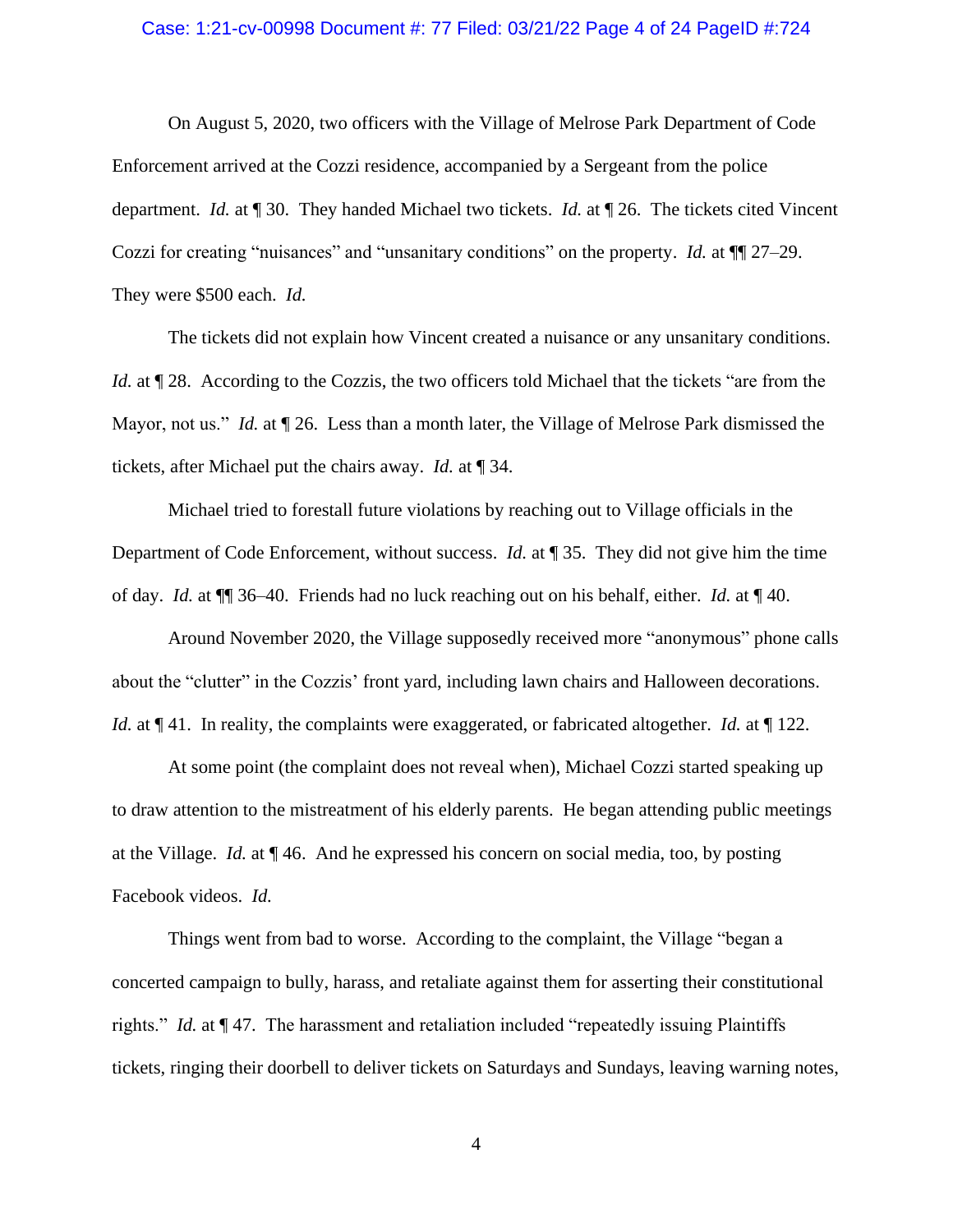#### Case: 1:21-cv-00998 Document #: 77 Filed: 03/21/22 Page 5 of 24 PageID #:725

improperly surveilling and patrolling Plaintiffs' house, putting a lien on their property, and threatening Michael with physical violence." *Id.* at ¶ 48.

The next wave of harassment came in early December, when the Cozzis decorated their front yard for Christmas. *Id.* at ¶ 49. On December 1, the same two Code Enforcement officers approached the home and told Michael to "put the clutter away" because their "boss" received several anonymous complaints. *Id.* at ¶ 50. The officers mentioned the lawn furniture, as well as a political sign, a political flag, and Halloween and Christmas decorations. *Id.* 

Michael explained that his parents used the chairs to have socially distanced company over during the COVID-19 pandemic. *Id.* at ¶ 51. The officers accepted his explanation and left, without issuing any citation. *Id.* at ¶ 52.

On December 3, the Village started issuing the Cozzis \$500 tickets. *Id.* at ¶ 62. The citations were, again, for apparent "nuisances" and "front lawn clutter," in violation of the Village's municipal code. *Id.*

The Cozzis received "near-daily" citations for these "nuisances," including Christmas Eve. *See* Second Am. Cplt., at ¶¶ 44, 65 (Dckt. No. 40). They received tickets on December 3, 7, 8, 9, 10, 11, 14, 15, 16, 17, 18, 21, 22, 23, 24, 28, 29, 30, 31, and on January 4, 5, 6, 7, 8, 11, 12, 13, 14, 15, 19, 20, 21, 22, 25, 26, 27, 28, and on February 1, 2, 3, 4, 5, 8, 9, 10, 11, 12, 16, 17, 18, 19, 22, 23, 24, 25, 26, and on March 3. *Id.* at ¶ 63. That's 57 tickets.

Many of the tickets have sequential numbers, suggesting that no one else in the entire Village received a ticket in the meantime. For example, the Cozzis received ticket #4451 on December 8, ticket #4452 on December 9, ticket #4453 on December 10, and ticket #4454 on December 11. *Id.* at  $\P$  77. They received ticket #4457 on December 14, ticket #4458 on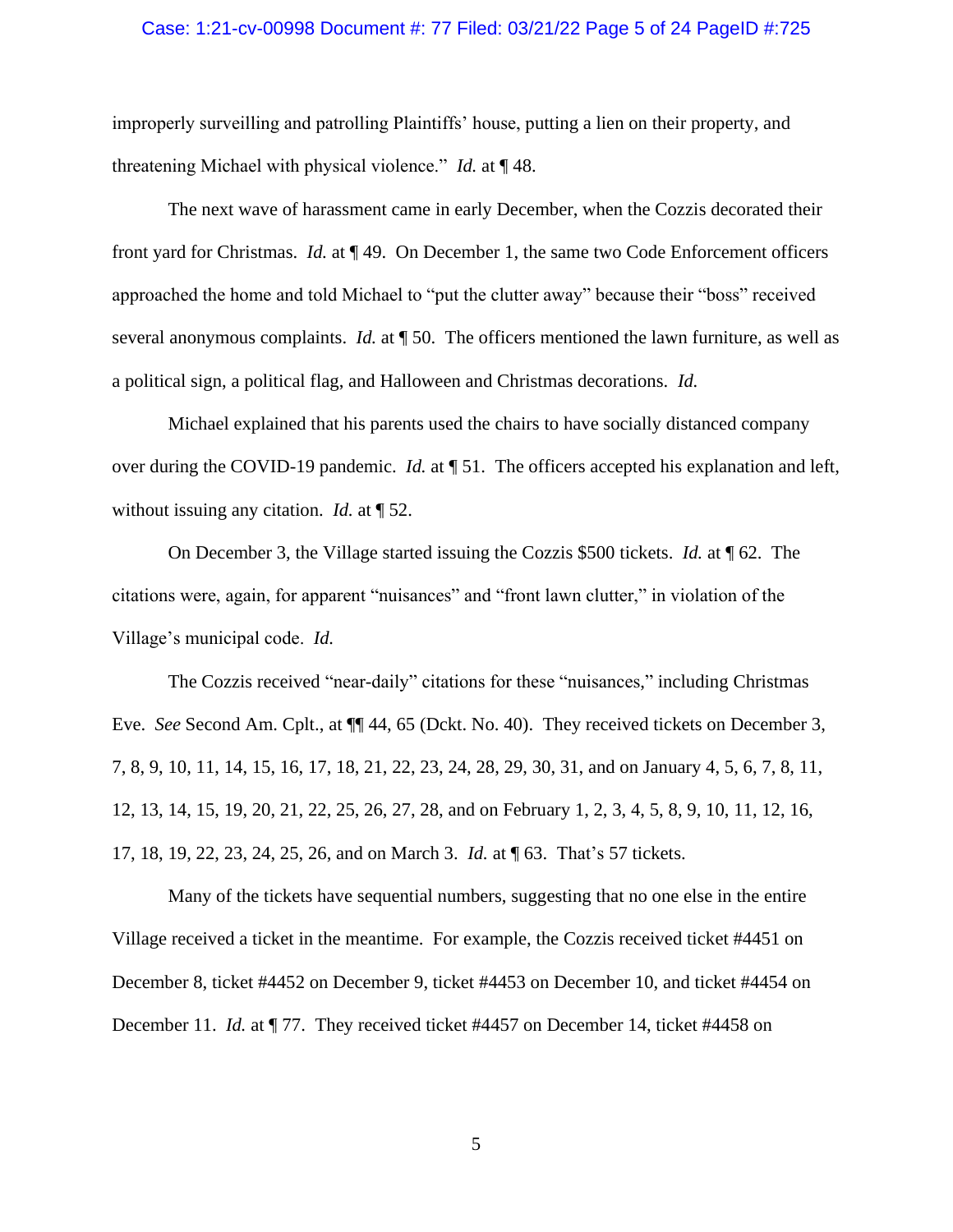#### Case: 1:21-cv-00998 Document #: 77 Filed: 03/21/22 Page 6 of 24 PageID #:726

December 15, ticket #4459 on December 16, ticket #4460 on December 17, and ticket #4461 on December 18. *Id.* And so on.

The fact that the Village wasn't ticketing anyone else wasn't for lack of opportunities. The complaint is chock-full of pictures of other houses in the neighborhood. *Id.* at ¶ 133. The surrounding lawns are adorned with used mattresses, a 15-foot skeleton with a Santa hat, garbage, and trampolines. *Id.* There are reindeer, swans, candy canes, stars, pergolas, tchotchkes, and Christmas decorations at various degrees of garishness. *Id.* Not to mention plenty of lawn furniture. *Id.* 

What were those lawns missing? *Tickets.* 

Oftentimes, Code Enforcement officers from the Village hand-delivered tickets to the Cozzis at their front door. *Id.* at ¶ 79. But after Michael Cozzi posted a video of the officers coming to their home, the tickets started arriving in the mail. *Id.*

Tickets for supposed parking violation soon followed. In December, the Mayor's office allegedly received complaints about parking violations on the Cozzis' street. *Id.* at ¶ 54. Before long, Michael Cozzi found a "warning" note from a police officer on his windshield. *Id.* at ¶ 55. The note included a shot across the bow, letting the Cozzis know that "the Mayor" had received complaints about "you parking your car on 15th with your hazards on for period at a time." *Id.* "I was told" – by whom, the note did not say – "that if I see your car parked on 15th in violation, to issue a ticket." *Id.* 

That warning proved prescient. From December 2020 to March 2021, the Cozzis received several parking tickets. *Id.* at ¶ 59.

The harassment deteriorated into threats of violence. On December 7, the Mayor of the Village of Melrose Park, Ronald Serpico, drove by the home of the Cozzis. *Id.* at ¶ 87. Mayor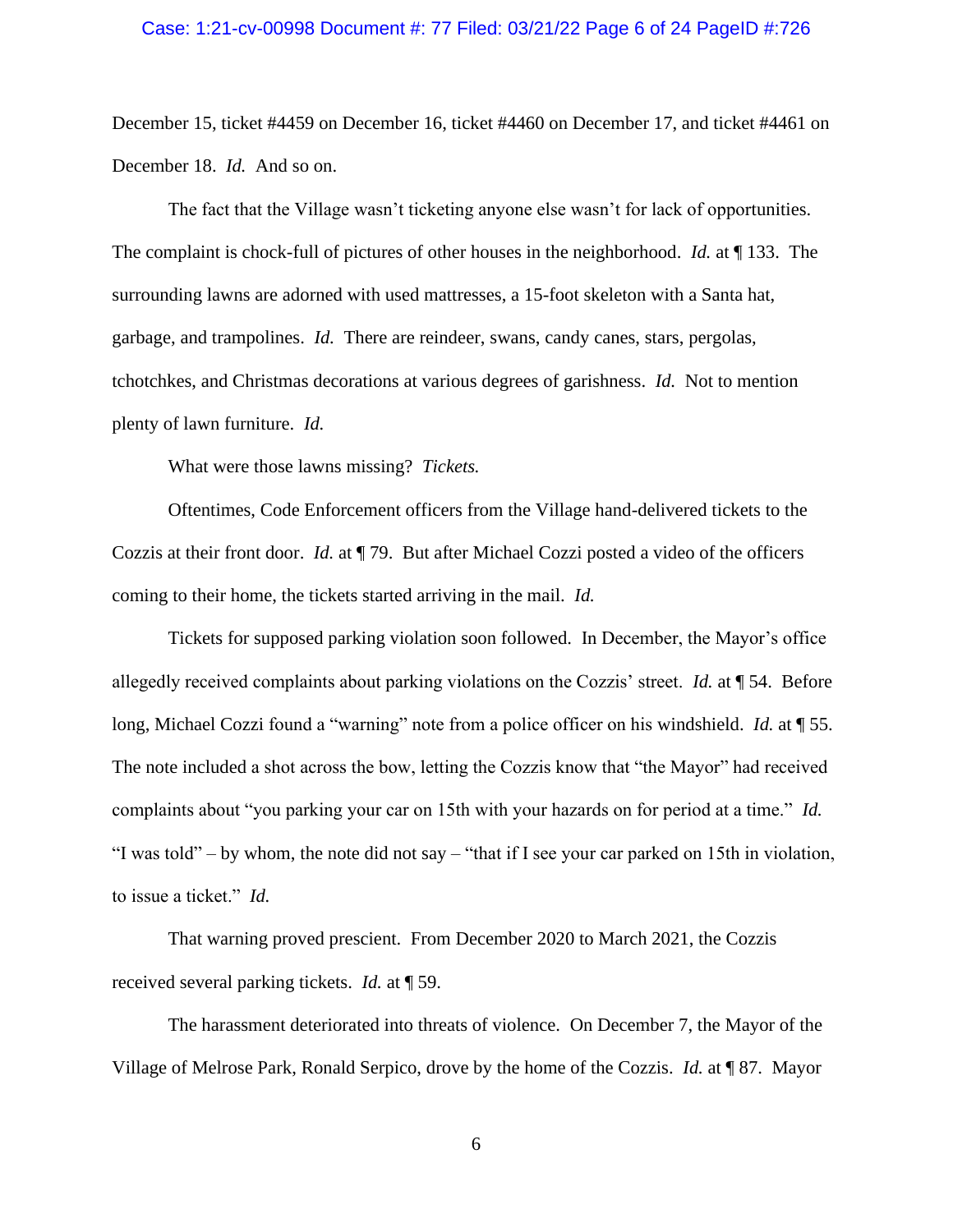### Case: 1:21-cv-00998 Document #: 77 Filed: 03/21/22 Page 7 of 24 PageID #:727

Serpico slowed down, rolled down the windows, and got into a verbal altercation with Michael Cozzi. *Id.* at ¶ 88. It ended with a threat of violence from the Mayer: "You're lucky I don't get out of this car and beat your \*ss." *Id.* at ¶ 89.

All of a sudden, Michael Cozzi started receiving threats on his phone. He received texts from unknown or blocked numbers. One text told him to get out: "Wait till I see you. I'm splitting your curly wig, you dead beat  $C^*$ nt. This is my neighborhood; you best get the f<sup>\*</sup>ck out before we make you get out." *Id.* at ¶ 93.

Another text – from a restricted number – threatened to kill him. And it threatened his elderly parents, too:

> Listen, you sheep head mother<sup>\*</sup>cker. I'm going to put a piece in the back of your motherf\*cking skull. I'm going to f\*ck your mother and your father.

Get the f\*ck out of Melrose Park before you catch a f\*cking beating. Do you understand me, you f\*cking c\*nt motherf\*cker?

Do you have any idea who the f\*ck you're f\*cking with?

You'll be dead, you motherf\*cker. I'm telling you one time. Last f\*cking time I'm going to call you, you piece of sh\*t c\*nt motherf\*cker.

*Id.* at ¶ 94.

All the while, the tickets continued to rain down. The Cozzi family received ticket after

ticket, day after day, fine after fine.

In January 2021, Michael Cozzi attended a public meeting in Melrose Park. *Id.* at ¶¶ 96–

101. Mayor Serpico presided. *Id.* at ¶ 96. Michael Cozzi approached the podium to express his

concerns about the treatment of his elderly parents. *Id.* at ¶ 97.

Before he could speak, Mayor Serpico tore into him. *Id.* at ¶ 99. Mayor Serpico

unleashed an expletive-laden tirade, complete with vulgar and racially offensive language. The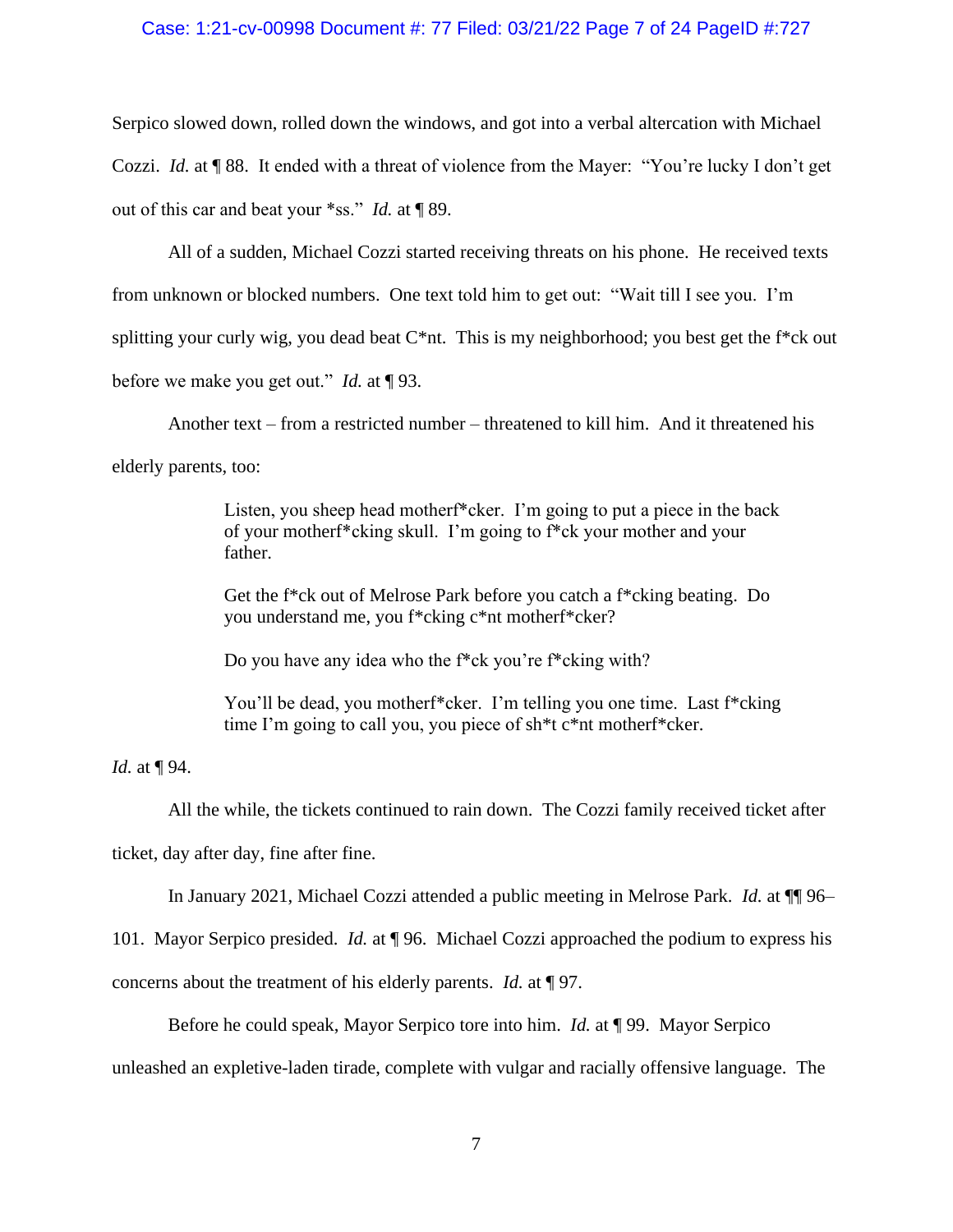### Case: 1:21-cv-00998 Document #: 77 Filed: 03/21/22 Page 8 of 24 PageID #:728

language was about as profane as it gets – he used the "f-word" over and over, as a noun, a verb, and an adjective. *Id.* at ¶ 100.

It was recorded. *Id.* at ¶ 102.

Things didn't improve from there. In February 2021, the Village directed the Cozzis to appear at an administrative hearing for a prove-up of a batch of the tickets. *Id.* at ¶ 114. They needed to appear "in person," in the midst of the pandemic. *Id.* at  $\P$ [110, 112, 114. Vincent and Angeline were not able to participate in person, given their age and their poor health, especially in light of the pandemic. *Id.* at  $\P$  112–13. (As an aside, recall that the vaccine was not widely available to members of the public in February 2021.) So Michael Cozzi attended the hearing and requested a continuance. *Id.* at ¶ 115.

The hearing officer for the Village denied that request. *Id.* at ¶ 116. The hearing officer then issued a default judgment for more than 31 tickets, even though the Village presented no evidence. *Id.* at  $\P$  117. When Michael Cozzi objected, Village employees tried to remove him from the room. *Id.* at ¶ 118.

The very next day, the Village sent the Cozzis a letter, letting them know that the Village had placed a lien on their home based on the tickets. *Id.* at ¶ 123. The lien totaled \$15,500. *Id.*

Michael Cozzi filed a FOIA request for copies of the "anonymous complaints" in connection with the Cozzis' home. *Id.* at ¶ 120. On February 3, the Village responded that it had "no documents that were responsive." *Id.* at  $\P$  121. For whatever reason, the complaints couldn't be found.

On February 22, 2021, in the midst of the torrent of tickets, the Cozzis filed this lawsuit. *See* Cplt. (Dckt. No. 1). Two amended complaints followed. *See* First Am. Cplt. (Dckt. No. 14);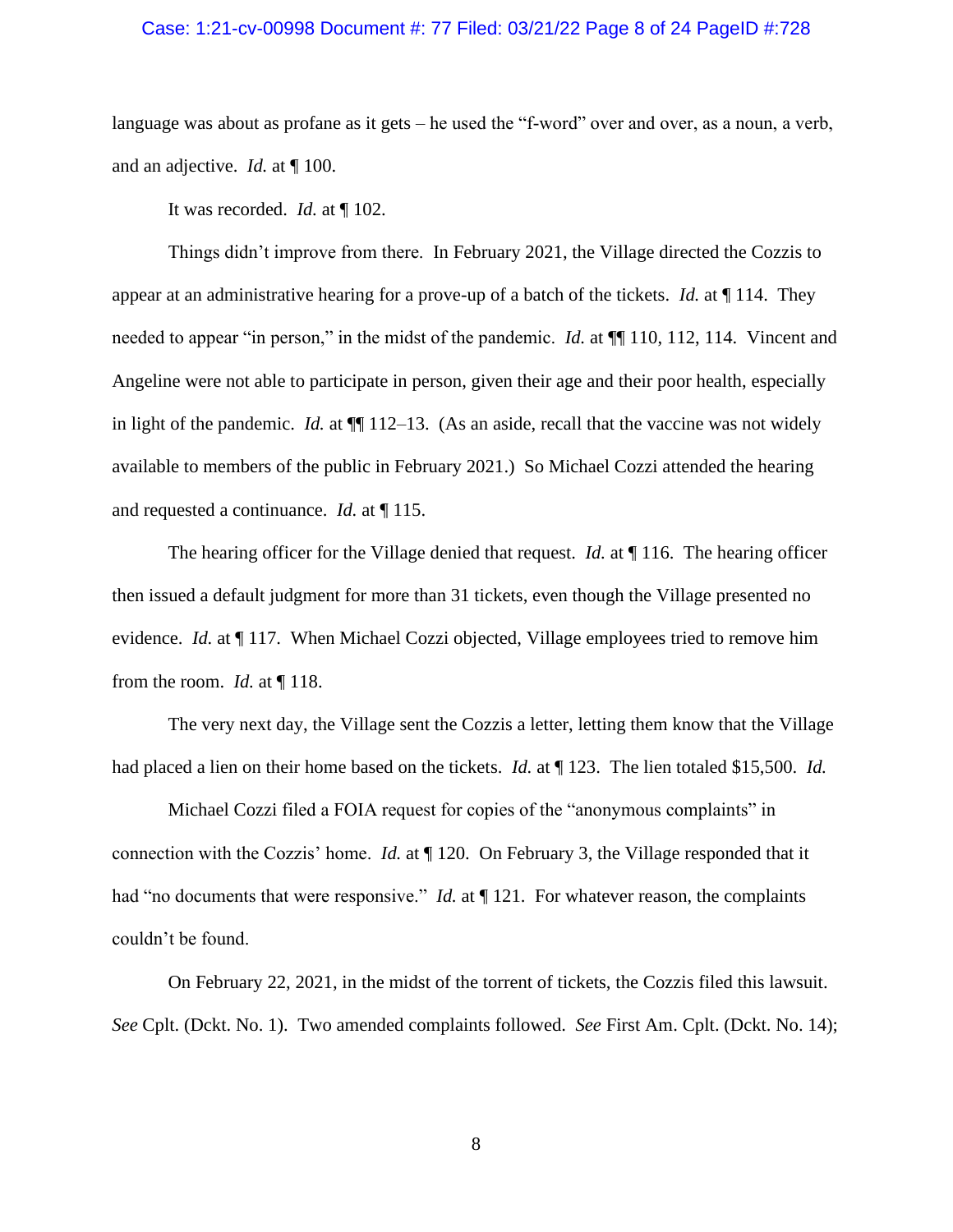#### Case: 1:21-cv-00998 Document #: 77 Filed: 03/21/22 Page 9 of 24 PageID #:729

Second Am. Cplt. (Dckt. No. 40). The second amended complaint includes six claims against the Village of Melrose Park, two of its departments, and Mayor Serpico.

The first four claims are constitutional claims, including equal protection (Count I), due process (Count II), free speech and free exercise of religion (Count III), and free speech (Count IV). The first free speech claim (Count III) is about the political flag, the political sign, and the Christmas decorations. The second free speech claim (Count IV) is about retaliation against the Cozzis for speaking up about their mistreatment.

There are two other claims. Count V is a claim by Vincent and Angeline Cozzi against the Village and two of its departments for violating the Illinois Administrative Review Act by not giving them a fair hearing to challenge the tickets.<sup>1</sup> *Id.* at  $\P$  181–201. Count VI is an indemnification claim against the Village for the actions by Mayor Serpico. *Id.* at ¶¶ 202–03.

All three members of the Cozzi family bring each claim, except Counts II and V which are brought by the parents (only). Those claims involve a challenge to the tickets themselves, and the tickets were issued to the parents only.

The filing of the lawsuit seems to have stopped the flow of tickets. The Village received service of process on February 26, 2021. *See* Proof of Service (Dckt. No. 8). Within a week, the string of tickets finally came to an end. The last ticket is dated March 3. *See* Second Am. Cplt., at ¶ 63 (Dckt. No. 40).

All told, between December 3, 2020, and March 3, 2021, the Village issued the Cozzis at least 62 tickets. *Id.* at ¶ 62. At \$500 a pop, that's a bill of about \$30,000. *Id.* at ¶¶ 62, 63, 69.

<sup>&</sup>lt;sup>1</sup> The administrative record is on the docket. *See* Administrative Record (Dckt. No. 35). It includes pictures of the tickets, the political signs, and the lawn chairs. It includes copies of the orders from the hearing officer, too.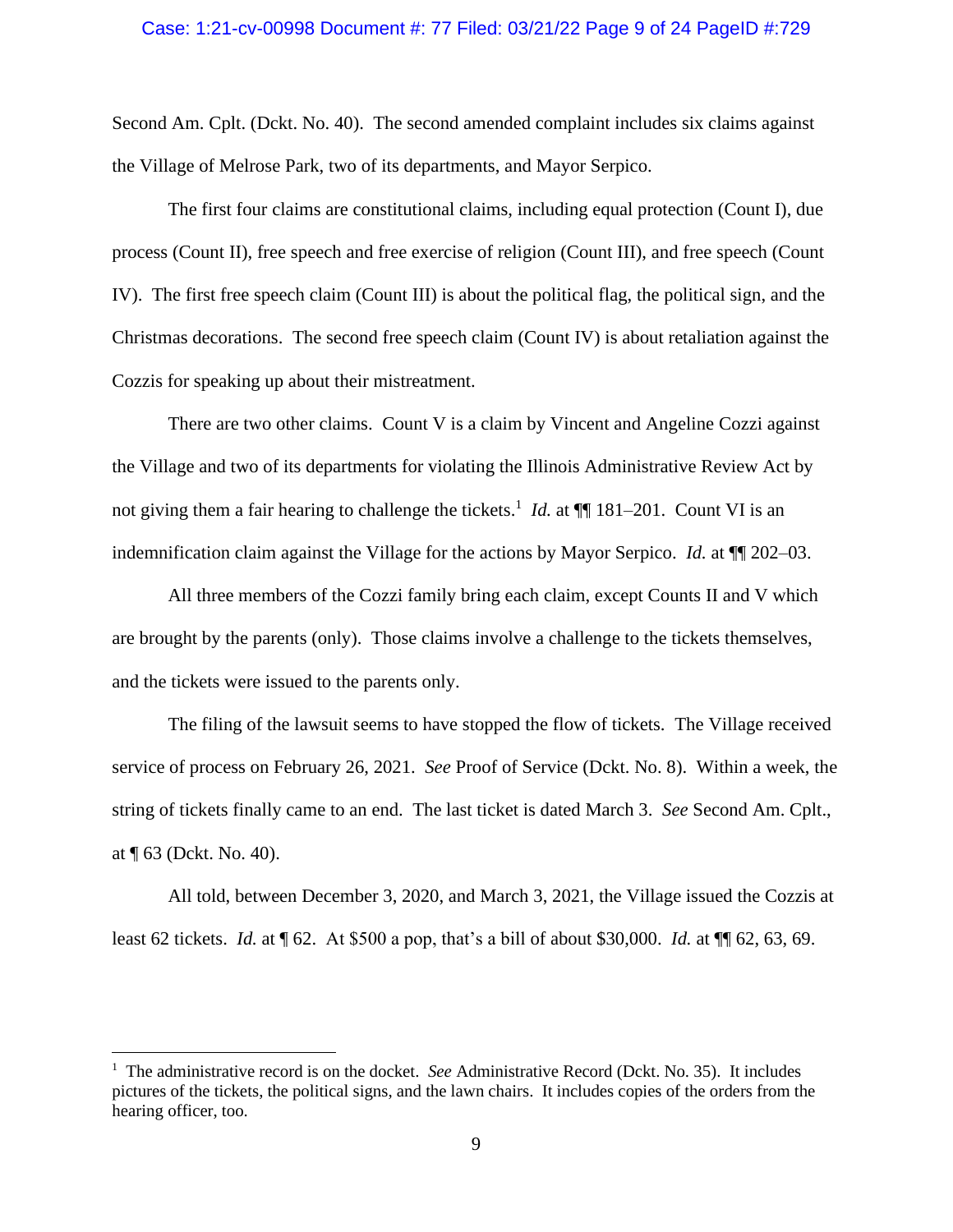### Case: 1:21-cv-00998 Document #: 77 Filed: 03/21/22 Page 10 of 24 PageID #:730

As an aside, there is some wiggle room in the complaint about how many tickets the Cozzis received. Several paragraphs of the complaint allege that the Village issued at least 62 tickets. *Id.* at ¶¶ 1, 62, 135, 136. Another paragraph includes a picture of a spreadsheet, which shows two tickets in August, plus 57 tickets for lawn clutter from December 2020 to March 2021, for a total of 59 tickets. *Id.* at ¶ 63. Other paragraphs refer to "numerous" and "several" parking tickets. *Id.* at ¶¶ 1, 59, 107. The precise number does not matter at this stage. The key point is that the Village issued dozens of tickets.

Some of the tickets were later dismissed. *Id.* at ¶ 192. Defendants later confirmed that they dismissed 27 tickets on March 2, 2021. *See* Pl.'s Statement, at ¶ 4 (Dckt. No. 18). That's about a week after service of process.

But by all indications, the lien is still in effect. So is the final judgment for the 31 tickets totaling \$15,500.

The Village and Serpico now move to dismiss Count II (the due process claim), a portion of Count III (the free exercise claim about the Christmas decorations), and Count IV (the First Amendment claim against the Village). *See* Defs.' Partial Mtn. to Dismiss (Dckt. No. 46).

#### **Legal Standard**

A motion to dismiss under Rule 12(b)(6) challenges the sufficiency of the complaint, not the merits of the case. *See* Fed. R. Civ. P. 12(b)(6); *Gibson v. City of Chicago*, 910 F.2d 1510, 1520 (7th Cir. 1990). In considering a motion to dismiss, the Court must accept as true all wellpleaded facts in the complaint and draw all reasonable inferences in the plaintiff's favor. *See AnchorBank, FSB v. Hofer*, 649 F.3d 610, 614 (7th Cir. 2011). To survive, the complaint must give the defendant fair notice of the basis for the claim, and it must be facially plausible. *See Ashcroft v. Iqbal*, 556 U.S. 662, 678 (2009); *see also Bell Atl. Corp. v. Twombly*, 550 U.S. 544,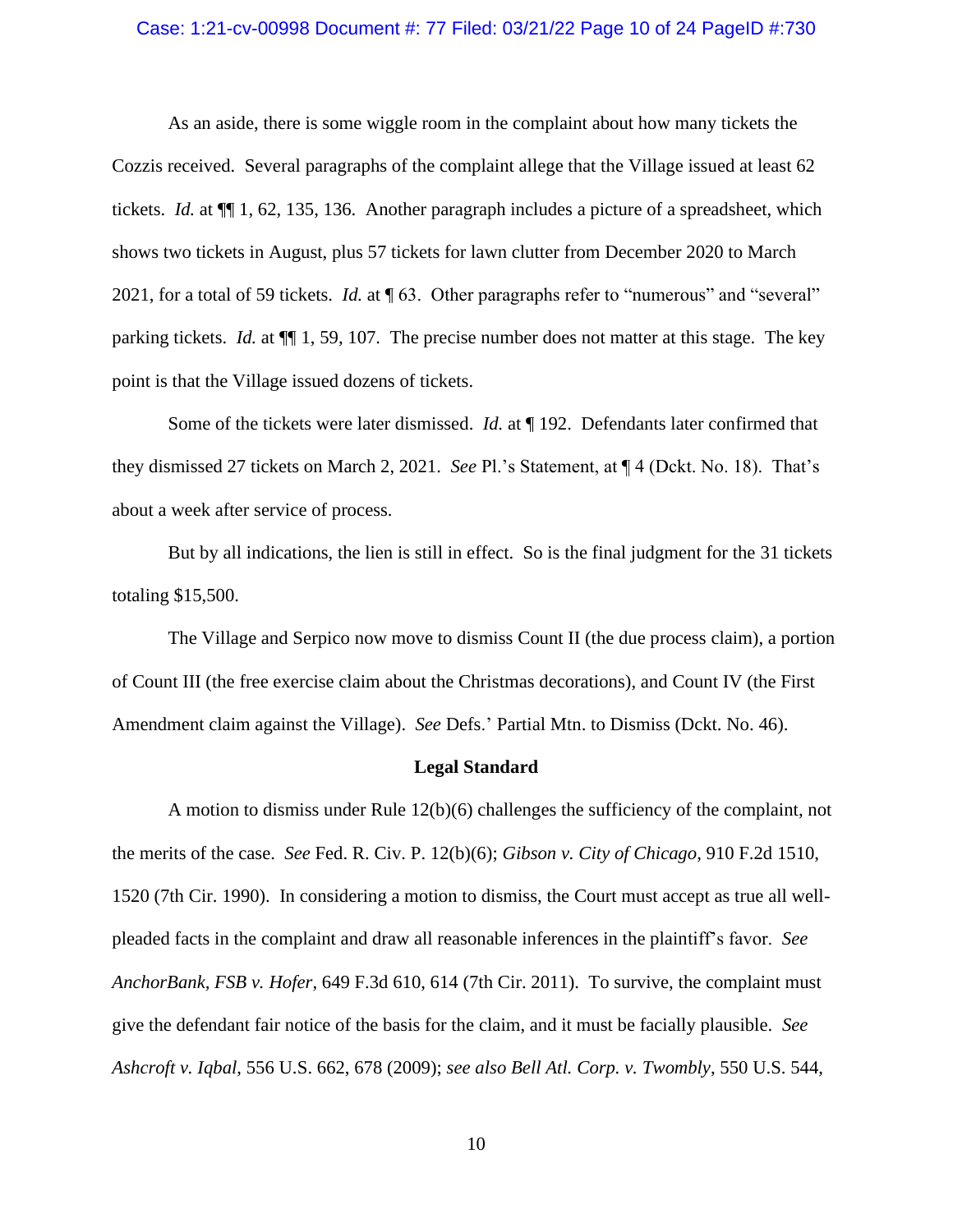## Case: 1:21-cv-00998 Document #: 77 Filed: 03/21/22 Page 11 of 24 PageID #:731

555 (2007). "A claim has facial plausibility when the plaintiff pleads factual content that allows the court to draw the reasonable inference that the defendant is liable for the misconduct alleged." *Iqbal*, 556 U.S. at 678.

### **Discussion**

## **I. Due Process (Count II)**

The first claim is about due process. Vincent and Angeline Cozzi claim that the Village of Melrose Park and Mayor Serpico violated due process by issuing bogus tickets, and then not giving them a fair opportunity to challenge them.

The claim focuses on the hearing that took place on February 2, 2021. Michael Cozzi attended, but his elderly parents could not attend because of their age and health. The hearing officer entered a default judgment against them. *See* Second Am. Cplt., at ¶ 117 (Dckt. No. 40).

As the Cozzis see it, the hearing went completely sideways, and the hearing officer failed to follow state procedure in lots of different ways. The Cozzis basically claim that they got railroaded in violation of the Due Process Clause.

Plaintiffs bring a constitutional claim against the Village, so *Monell* applies. *See Monell v. Dep't of Soc. Servs.*, 436 U.S. 658 (1978). A municipality is responsible for its own conduct, and *only* its own conduct. *Id.* at 694. Respondeat superior is off the table. A plaintiff must prove that a governmental "policy or custom, whether made by its lawmakers or by those whose edicts or acts may fairly be said to represent official policy," caused the constitutional violation. *Id.*; *see also First Midwest Bank Guardian of Est. of LaPorta v. City of Chicago*, 988 F.3d 978, 986 (7th Cir. 2021) ("[T]o prevail on a § [1983](https://1.next.westlaw.com/Link/Document/FullText?findType=L&pubNum=1000546&cite=42USCAS1983&originatingDoc=I38a247a0760711eb91b78705c7189b3d&refType=LQ&originationContext=document&transitionType=DocumentItem&ppcid=05b2233e981541c3b49b36fa9edaeb6e&contextData=(sc.Search)) claim against a municipality under *[Monell](https://1.next.westlaw.com/Link/Document/FullText?findType=Y&serNum=1978114250&pubNum=0000780&originatingDoc=I38a247a0760711eb91b78705c7189b3d&refType=RP&originationContext=document&transitionType=DocumentItem&ppcid=05b2233e981541c3b49b36fa9edaeb6e&contextData=(sc.Search))*, a plaintiff must challenge conduct that is properly attributable to the municipality itself.").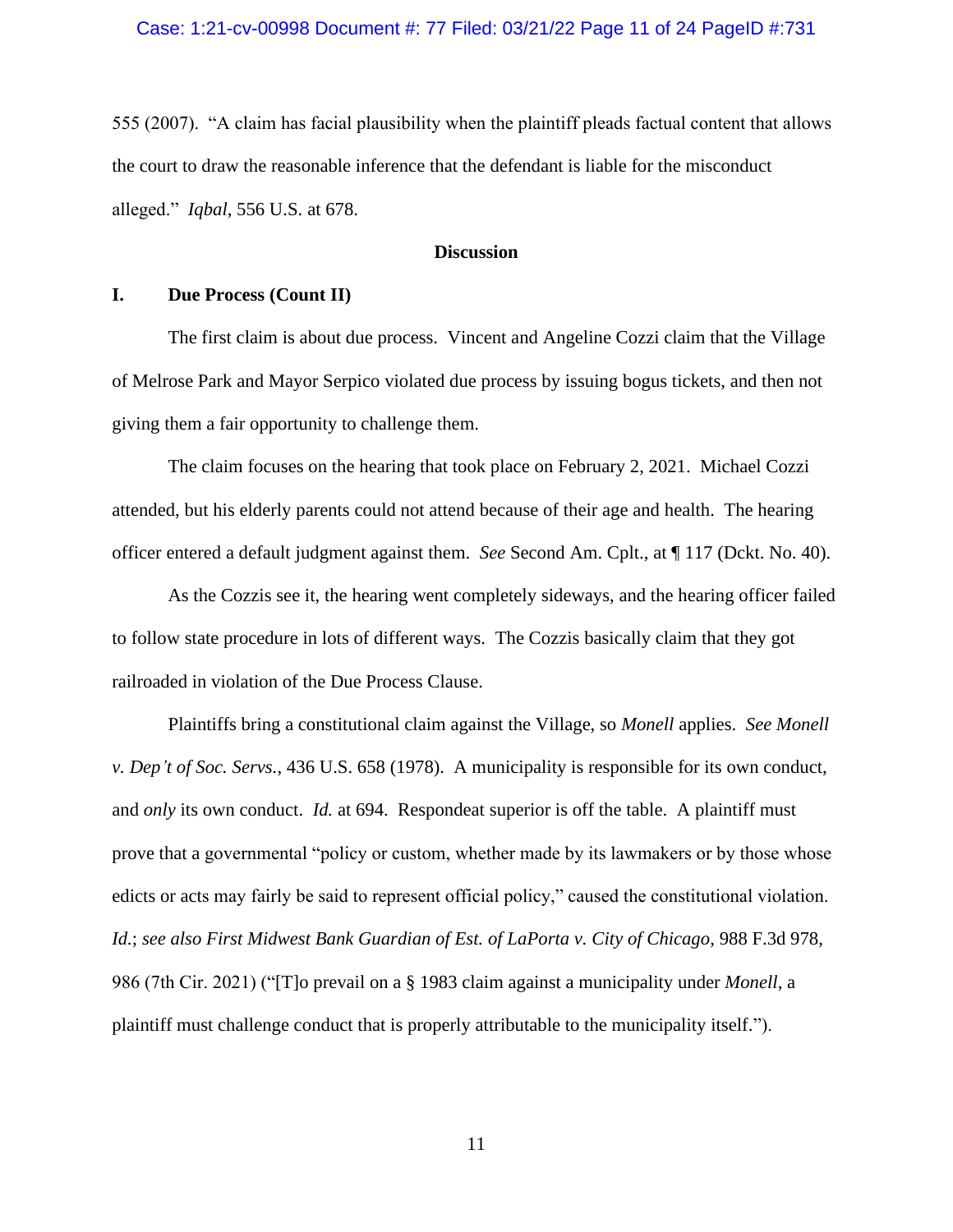#### Case: 1:21-cv-00998 Document #: 77 Filed: 03/21/22 Page 12 of 24 PageID #:732

But before holding a municipality responsible, there must be something to hold the municipality responsible *for*. That is, "the plaintiff must begin by showing an underlying constitutional violation, in order to move forward with her claim against the municipality." *See Schor v. City of Chicago*, 576 F.3d 775, 779 (7th Cir. 2009); *see also First Midwest Bank Guardian of Est. of LaPorta*, 988 F.3d at 987 ("These principles are settled and familiar. So too is the requirement that the plaintiff must initially prove that he was deprived of a federal right. That's the first step in every § [1983](https://1.next.westlaw.com/Link/Document/FullText?findType=L&pubNum=1000546&cite=42USCAS1983&originatingDoc=I38a247a0760711eb91b78705c7189b3d&refType=LQ&originationContext=document&transitionType=DocumentItem&ppcid=0409341f34cd49ef8ec62e7cb227bda9&contextData=(sc.Search)) claim, including a claim against a municipality under *[Monell](https://1.next.westlaw.com/Link/Document/FullText?findType=Y&serNum=1978114250&pubNum=0000780&originatingDoc=I38a247a0760711eb91b78705c7189b3d&refType=RP&originationContext=document&transitionType=DocumentItem&ppcid=0409341f34cd49ef8ec62e7cb227bda9&contextData=(sc.Search))*. A *[Monell](https://1.next.westlaw.com/Link/Document/FullText?findType=Y&serNum=1978114250&pubNum=0000780&originatingDoc=I38a247a0760711eb91b78705c7189b3d&refType=RP&originationContext=document&transitionType=DocumentItem&ppcid=0409341f34cd49ef8ec62e7cb227bda9&contextData=(sc.Search))* plaintiff must establish that he suffered a deprivation of a federal right *before* municipal fault, deliberate indifference, and causation come into play.") (emphasis in original). Without an underlying violation, it does not matter whether the municipality itself is to blame.

Under the Fourteenth Amendment, no state shall "deprive any person of life, liberty, or property, without due process of law." *See* U.S. Const. amend. XIV, § 1. "A procedural due process claim requires a two-fold analysis. First, we must determine whether the plaintiff was deprived of a protected interest; second, we must determine what process is due." *[Pugel](https://1.next.westlaw.com/Link/Document/FullText?findType=Y&serNum=2004821192&pubNum=0000506&originatingDoc=I7ab8405f41ac11dfaad3d35f6227d4a8&refType=RP&fi=co_pp_sp_506_662&originationContext=document&transitionType=DocumentItem&ppcid=e472435cd2c54111b593ded732d208a2&contextData=(sc.UserEnteredCitation)#co_pp_sp_506_662) v. Bd. of Trs. of Univ. of [Illinois](https://1.next.westlaw.com/Link/Document/FullText?findType=Y&serNum=2004821192&pubNum=0000506&originatingDoc=I7ab8405f41ac11dfaad3d35f6227d4a8&refType=RP&fi=co_pp_sp_506_662&originationContext=document&transitionType=DocumentItem&ppcid=e472435cd2c54111b593ded732d208a2&contextData=(sc.UserEnteredCitation)#co_pp_sp_506_662)*, 378 F.3d 659, 662 (7th Cir. 2004); *see also Bradley v. Village of Univ. Park*, 929 F.3d 875, 882 (7th Cir. 2019) ("The basic legal questions presented by due process cases like this are familiar: '(1) is there a property or liberty interest protected by due process; and (2) if so, what process is due, and when must that process be made available?'") (citation omitted).

The complaint alleges that the Village deprived the Cozzis of a protected interest. The Village tagged them with dozens of tickets, imposed thousands of dollars of fines, and slapped a lien on their house. So the question is "what process is due." *See [Pugel](https://1.next.westlaw.com/Link/Document/FullText?findType=Y&serNum=2004821192&pubNum=0000506&originatingDoc=I7ab8405f41ac11dfaad3d35f6227d4a8&refType=RP&fi=co_pp_sp_506_662&originationContext=document&transitionType=DocumentItem&ppcid=e472435cd2c54111b593ded732d208a2&contextData=(sc.UserEnteredCitation)#co_pp_sp_506_662)*, 378 F.3d at 662.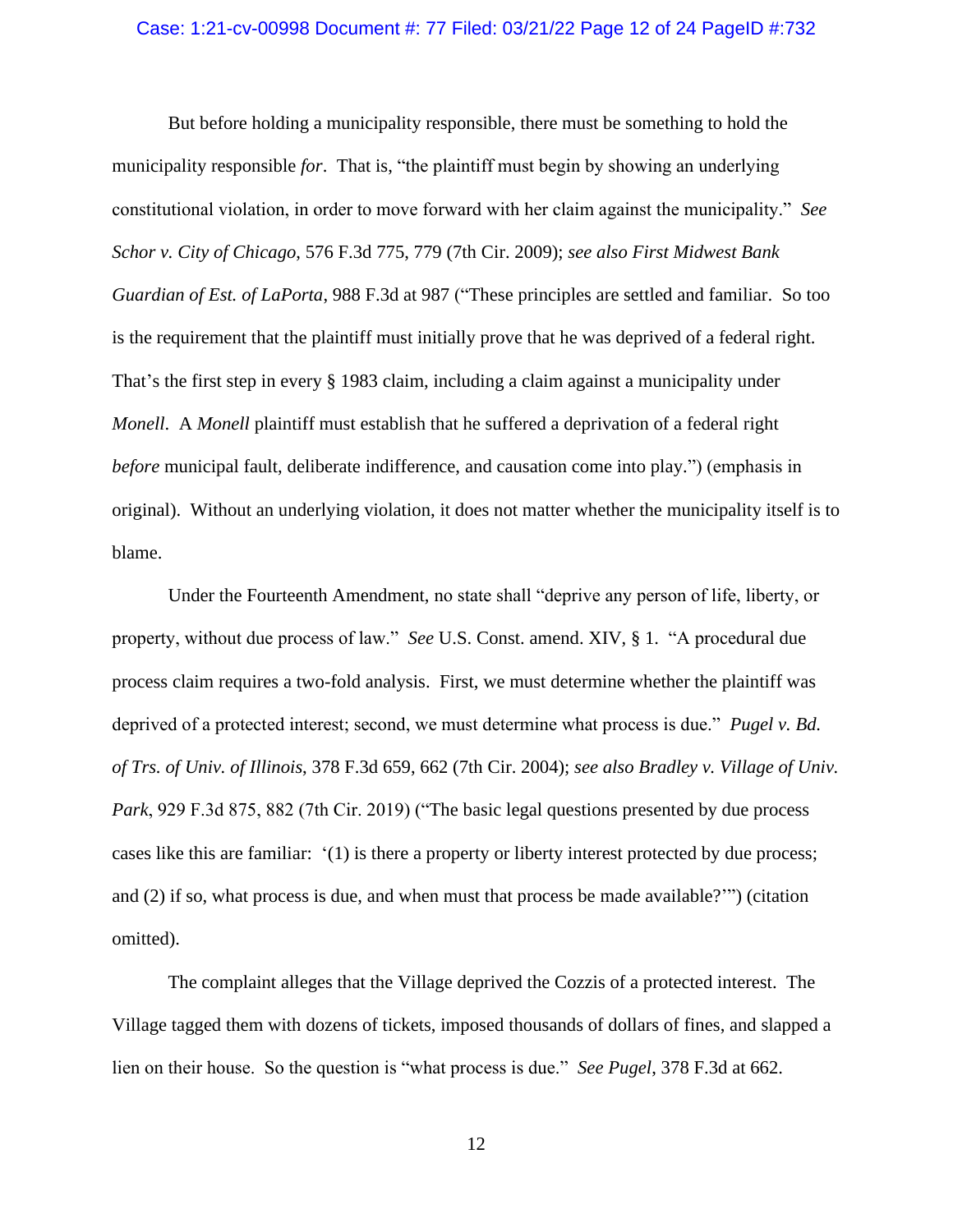### Case: 1:21-cv-00998 Document #: 77 Filed: 03/21/22 Page 13 of 24 PageID #:733

Here, part of the claim focuses on the issuance of the tickets in the first place. *See*  Second Am. Cplt., at  $\P$  154(a) (Dckt. No. 40). But most of the claim takes issue with what happened at the hearing itself. The Cozzis allege that the Village deprived them of a "fair and impartial hearing" by (1) refusing to grant a continuance; (2) requiring an in-person appearance by an elderly couple during the pandemic; (3) failing to describe the alleged violation with specificity; (4) failing to issue a written order with findings of law; (5) failing to issue a decision based on the evidence; (6) failing to identify the complaining witnesses; (7) imposing a lien without a prove-up hearing and the requisite waiting period required by state statute. *Id.* at ¶¶ 153–54.

The complaint starts with the premise that a failure to follow state procedures is a violation of the Due Process Clause of the federal Constitution. But state procedures and federal due process are not perfectly coextensive. There may be some overlap – for example, both could require notice and an opportunity to be heard – but a violation of one is not necessarily a violation of the other.

A violation of state procedures is not *ipso facto* a violation of the Due Process Clause. *See Vargas v. Cook Cnty. Sheriff's Merit Bd.*, 952 F.3d 871, 874–75 (7th Cir. 2020) ("[An] state's failure to comply with its own law is not a federal due-process violation. Indeed, a state may *disregard* its own law without depriving a person of due process of law. This isn't a novel rule. It has been clear for decades that noncompliance with state law is not itself a deprivation of due process of law.") (emphasis in original); *Oesterlin v. Cook Cnty. Sheriff's Dep't*, 781 F. App'x 517, 522 (7th Cir. 2019) ("Due process is a federal standard, independent of any procedure guaranteed by state law . . . ."); *Simmons v. Gillespie*, 712 F.3d 1041, 1044 (7th Cir. 2013) ("The Constitution does not require states to ensure that their laws are implemented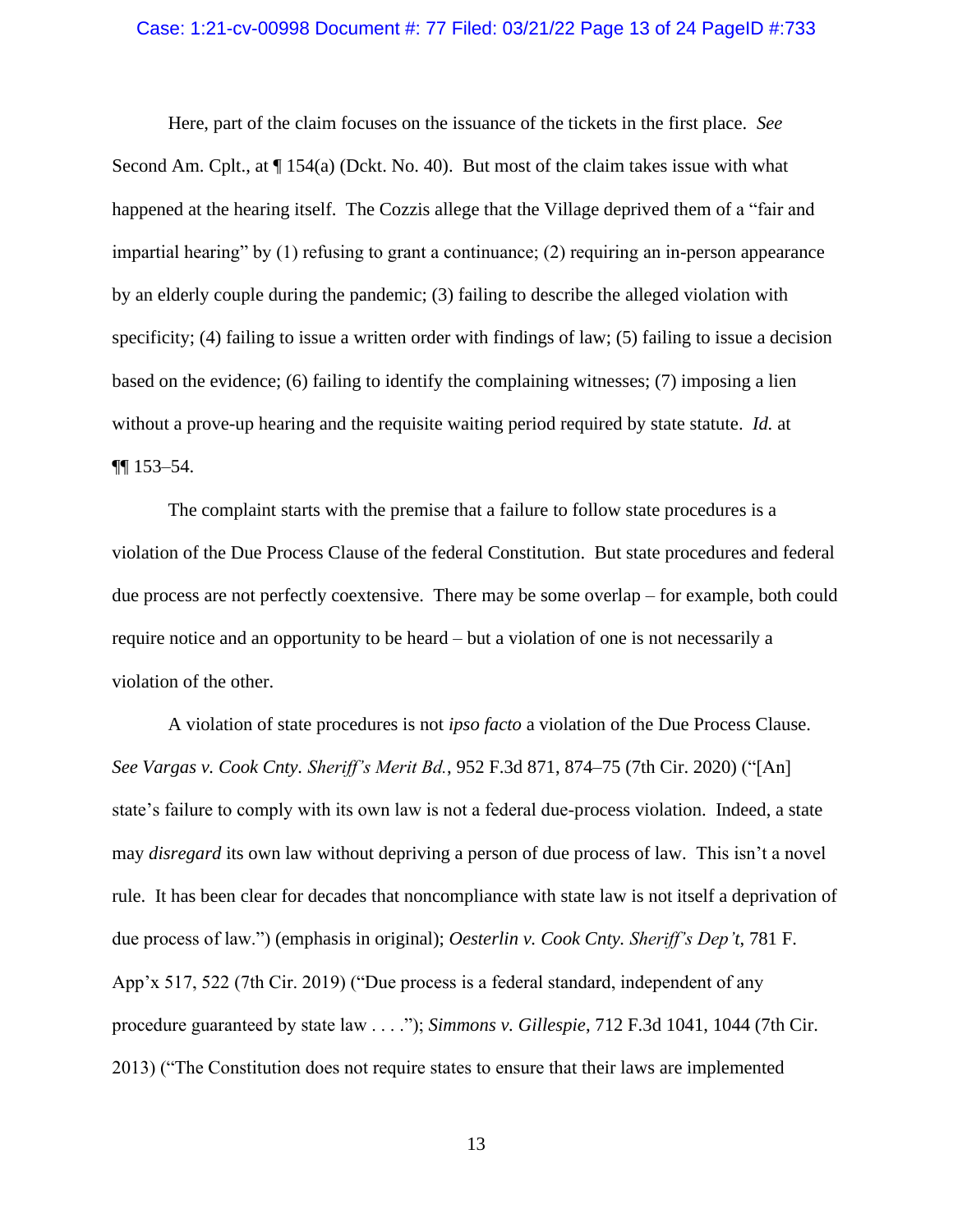#### Case: 1:21-cv-00998 Document #: 77 Filed: 03/21/22 Page 14 of 24 PageID #:734

correctly."). An action can violate state procedures without violating the Due Process Clause. And an action can violate the Due Process Clause without violating state procedures.

But the fact that a decision violated state procedures does not preclude a claim that it violated the Due Process Clause, either. They are not mutually exclusive. *See Bradley*, 929 F.3d at 880 ("'[J]ust as a violation of state law does not a constitutional claim make, so the [state law] violation does not protect officials from the federal consequences of their otherwiseunconstitutional conduct,' as Supreme Court precedent has 'establish[ed] the indifference of constitutional norms to the content of state law.'") (capitalization added; brackets in original; citations omitted).

The due process claim fails to the extent that it rests on a mere violation of state procedural rights. *See GEFT Outdoors, LLC v. City of Westfield*, 922 F.3d 357, 366 (7th Cir. 2019) ("[T]here is no constitutional procedural due process right to state-mandated procedures."); *Tucker v. City of Chicago*, 907 F.3d 487, 495 (7th Cir. 2018) ("[F]ederal due process protection is not a guarantee that state governments will apply their own laws accurately."); *Gryger v. Burke*, 334 U.S. 728, 731 (1948) ("We cannot treat a mere error of state law, if one occurred, as a denial of due process; otherwise, every erroneous decision by a state court on state law would come here as a federal constitutional question.").

The process that is "due" depends on the situation. "Due Process, as this Court often has said, is a flexible concept that varies with the particular situation." *Zinermon v. Burch*, 494 U.S. 113, 127 (1990); *see also Vargas*, 952 F.3d at 874 ("Because the constitutional guarantee of due process of law 'calls for such procedural protections as the particular situation demands,' its content is variable rather than constant.") (citation omitted).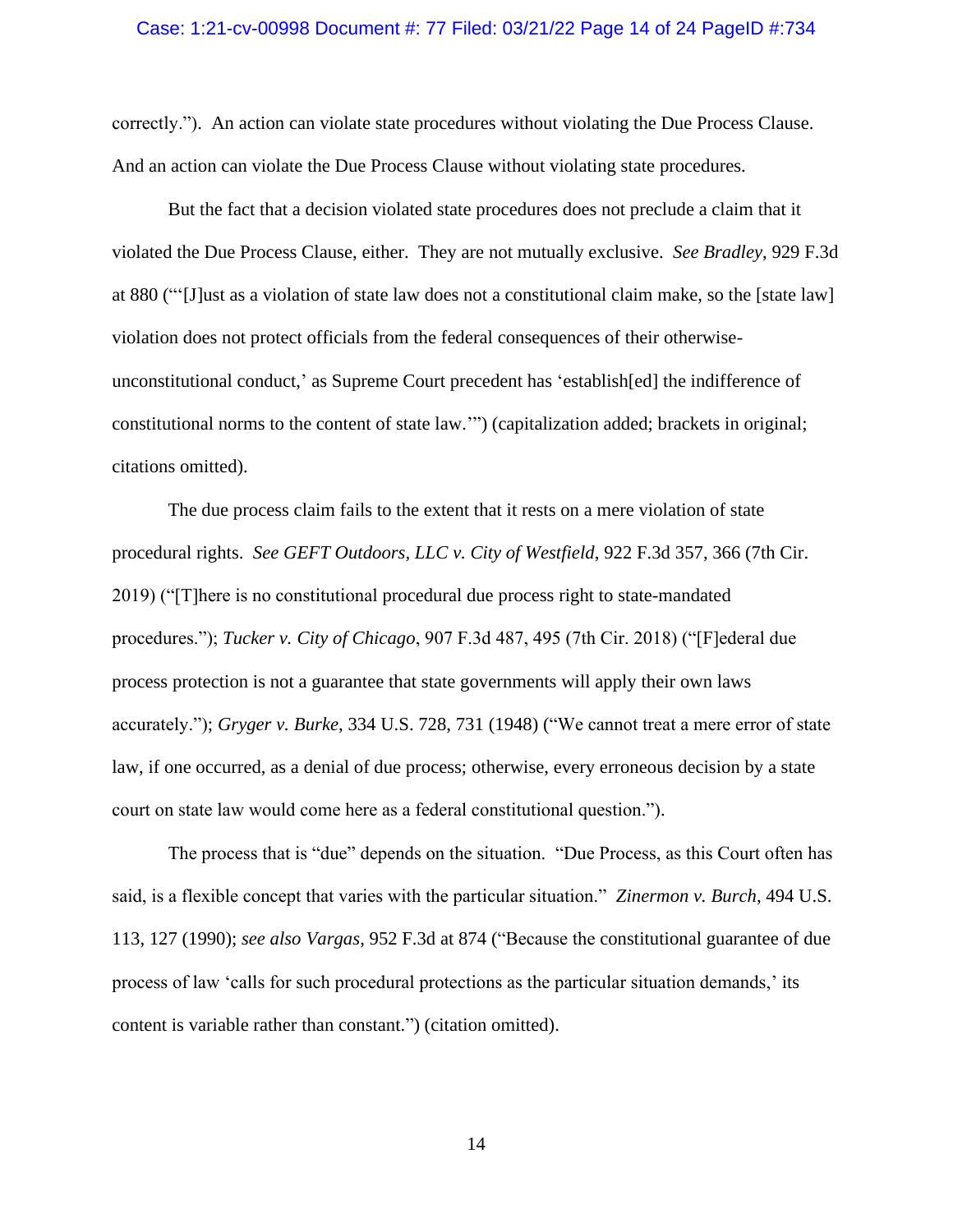### Case: 1:21-cv-00998 Document #: 77 Filed: 03/21/22 Page 15 of 24 PageID #:735

Sometimes a person is entitled to a hearing before the deprivation takes place. And sometimes a hearing after the fact is enough. It depends on whether the act in question was "random and unauthorized." *See Parratt v. Taylor*, 451 U.S. 527, 541 (1981).

Due process claims fall into two categories: "(a) claims based on established state procedures and (b) claims based on random, unauthorized acts by state employees." *Leavell v. Illinois Dep't of Nat. Res.*, 600 F.3d 798, 804 (7th Cir. 2010) (cleaned up). If a claim falls into the second bucket, then "the state's obligation under the Due Process Clause is to provide sufficient remedies after its occurrence, rather than to prevent it from happening." *Michalowicz v. Village of Bedford Park*, 528 F.3d 530, 535 (7th Cir. 2008). That is, "a claim based on random and unauthorized acts by state officials does not have the same predictability, and thus, only requires a meaningful post-deprivation remedy." *See Cannici v. Village of Melrose Park*, 885 F.3d 476, 479 (7th Cir. 2018). "When a state official deprives a person of his property through a random, unauthorized act that departs from state law, the federal due-process guarantee requires only that the state provide an adequate postdeprivation remedy." *Vargas*, 952 F.3d at 875; *see also Leavell*, 600 F.3d at 805 ("[F]or a plaintiff alleging a procedural due process claim based on 'random and unauthorized' conduct of a state actor, the plaintiff must either avail herself of state post-deprivation remedies 'or demonstrate that the available remedies are inadequate.'") (citation omitted).

The claim at hand falls into the second camp. The Cozzis aren't claiming that the Village of Melrose Park established procedures that inherently violate the Due Process Clause. Instead, they are claiming that Village failed to follow procedures and failed to apply normal rules in an unbiased manner.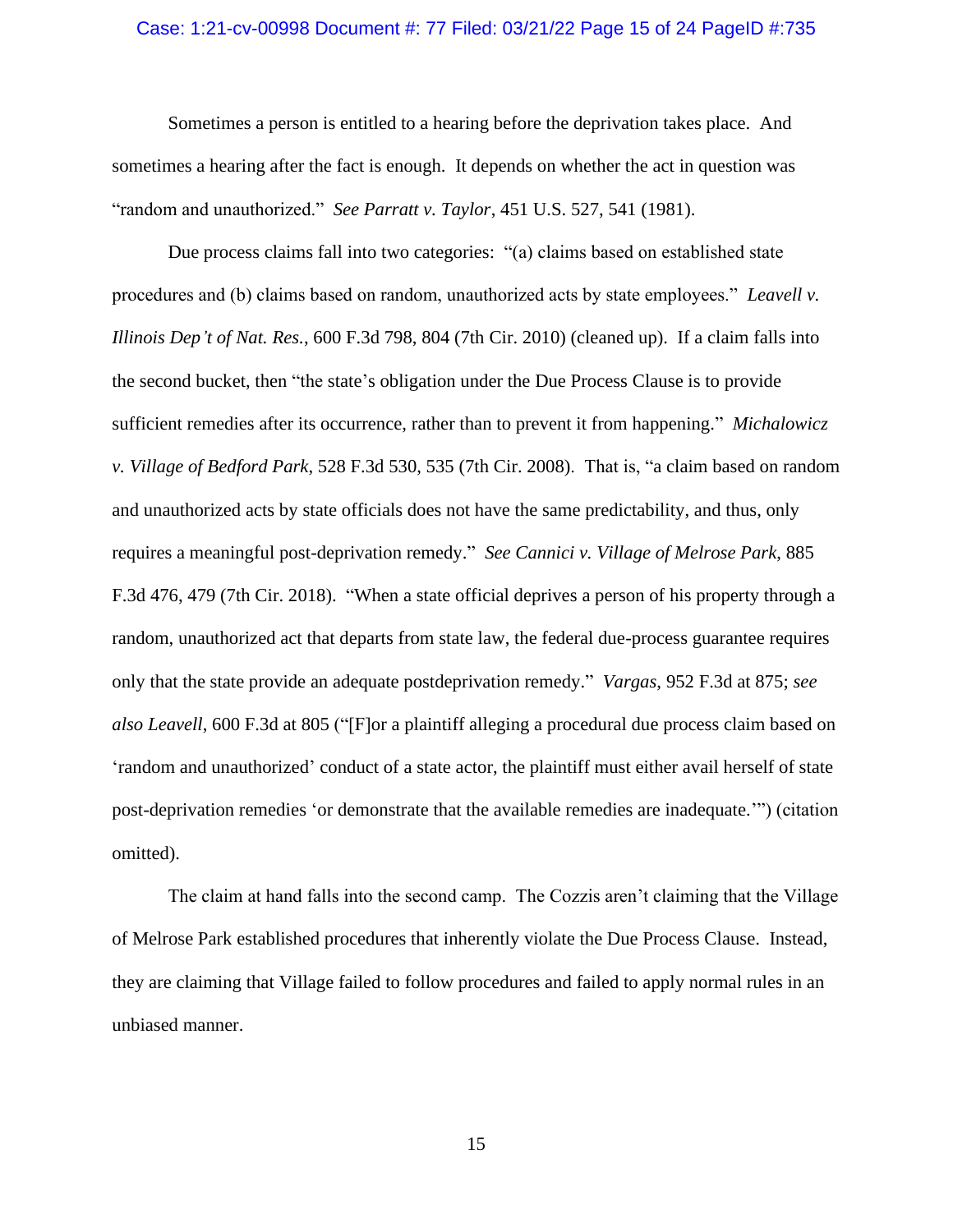#### Case: 1:21-cv-00998 Document #: 77 Filed: 03/21/22 Page 16 of 24 PageID #:736

The thrust of the claim is that the Village of Melrose Park was biased against them. But a claim about bias is a claim about random and unauthorized conduct. *See Calderone v. City of Chicago*, 979 F.3d 1156, 1165 (7th Cir. 2020) ("Calderone specifically alleges that the individual defendants acted out of 'negative animus' and 'bias' against her. This is not a challenge to the disciplinary procedures prescribed by municipal law. Rather, Calderone readily admits that she describes a series of 'random and unauthorized' departures from municipal law, resulting in the deprivation of her property interest in continued public employment."); *Vargas*, 952 F.3d at 875 (holding plaintiff's allegation that defendant "pressured Merit Board members to make biased decisions" qualified as a "random, unauthorized act"); *Cannici*, 885 F.3d at 480 ("Cannici's argument surrounding any potential bias of the Board is precisely the same unpredictable misconduct contemplated in *[Michalowicz](https://1.next.westlaw.com/Link/Document/FullText?findType=Y&serNum=2016289549&pubNum=0000506&originatingDoc=I309d6ef028ac11e8b25db53553f40f1b&refType=RP&originationContext=document&transitionType=DocumentItem&ppcid=bd1b9f56ef674c579533baa2c1958cbe&contextData=(sc.UserEnteredCitation))*. Thus, the district court's application of random and unauthorized acts by the Board was not erroneous."); *Michalowicz*, 528 F.3d at 534–35 ("[H]e claims he was denied due process because the Village allowed the Board of Trustees – which he maintains was biased against him – to conduct his hearing  $\dots$ . This species of due-process claim is a challenge to the 'random and unauthorized' actions of the state officials in question, i.e., to their unforeseeable misconduct in failing to follow the requirements of existing law.").

So the Cozzis need a post-deprivation remedy, meaning that they need an opportunity to challenge what took place. And they've got one. The Cozzis have a post-deprivation remedy under the Illinois Administrative Review Act. *See* 735 ILCS 5/3-101 *et seq.*

And in fact, the Cozzis are pursuing that remedy here. Count V seeks relief under the Act. *See* Second Am. Cplt., at ¶¶ 202–03 (Dckt. No. 40); *see generally City of Chicago v. Int'l Coll. of Surgeons*, 522 U.S. 156, 164 (1997) (confirming that federal courts may exercise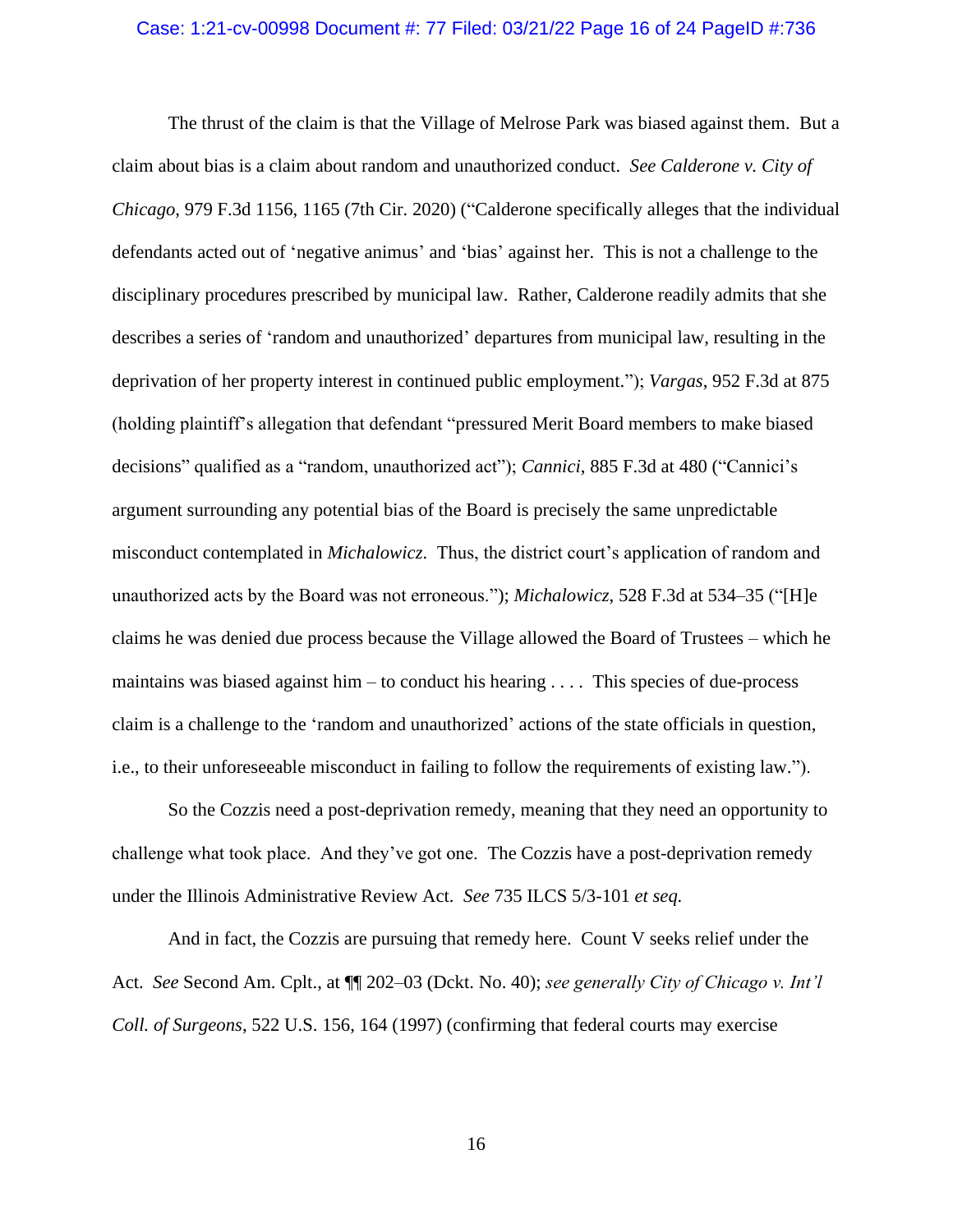### Case: 1:21-cv-00998 Document #: 77 Filed: 03/21/22 Page 17 of 24 PageID #:737

supplemental jurisdiction over state administrative review claims when the state's action also gives rise to constitutional claims over which there is original jurisdiction).

The Cozzis don't lack a process to challenge what happened to them at the hearing. They're challenging it right here, right now, in Count V. That's a post-deprivation remedy, and that's enough for due process. They have a lane to challenge what happened, and they're already driving down it.

The Cozzis never argue that the post-deprivation remedy is inadequate, or otherwise fails to pass constitutional muster. In claims by public employees, the Seventh Circuit has "found time and again that the Illinois Administrative Review Act provides sufficient post-deprivation relief" for public employees to challenge random and unauthorized departures from state law. *See Cannici*, 885 F.3d at 480; *see also Leavell*, 600 F.3d at 805–06; *Michalowicz*, 528 F.3d at 534–36.

The same principle applies here. The Cozzis have an adequate post-deprivation remedy, so the due process claim fails. There is no due process claim because they have a process to challenge what happened to them at the hearing.

### **II. First Amendment Claim – Free Exercise (Count III)**

Count III is a First Amendment claim, including the right to free speech and to petition the government for a redress of grievances. It covers the free exercise of religion, too, because the Village allegedly gave the Cozzis a hard time about Christmas decorations and lights.

Defendants moved to dismiss the free exercise portion of Count III. *See* Defs.' Partial Mtn. to Dismiss, at 7–9 (Dckt. No. 46). In response, the Cozzis dropped the free exercise portion of the claim. *See* Pls.' Resp. in Opp. to Defs.' Partial Mtn. to Dismiss, at 13–14 (Dckt. No. 56)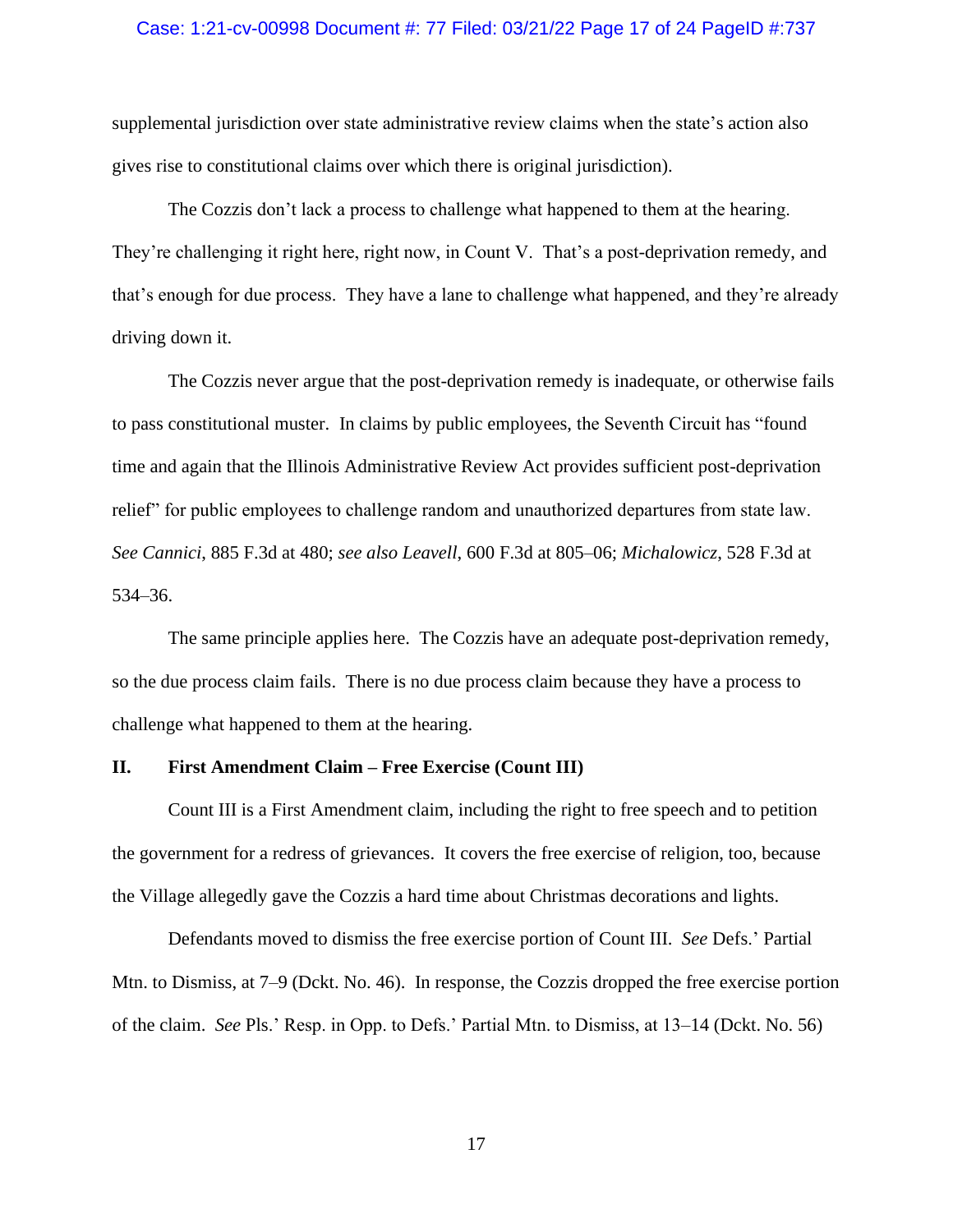### Case: 1:21-cv-00998 Document #: 77 Filed: 03/21/22 Page 18 of 24 PageID #:738

("Plaintiff voluntarily withdraws this portion of their complaint as it relates to the Christmas decorations and the free exercise clause.").

The portion of Count III that covered the free exercise of religion is dismissed without prejudice. The rest of the claim otherwise survives.

### **III. First Amendment Claim – Free Speech (Count IV)**

Count IV is a First Amendment claim against the Village. The Cozzis alleged that the Village retaliated against them for exercising their right to free speech. As they see it, the Village punished them with 62 tickets and roughly \$30,000 in fines when Michael Cozzi spoke up about the mistreatment of his elderly parents.

Again, under section 1983, a municipality is not vicariously liable for the actions of its employees. *See Monell v. Dep't of Soc. Servs.*, 436 U.S. 658 (1978). Instead, a municipality is responsible for its own conduct only. That is, a "municipality cannot be held liable for the constitutional torts of its employees and agents. Accordingly, to prevail on a § 1983 claim against a municipality under *Monell*, a plaintiff must challenge conduct that is properly attributable to the municipality itself." *See First Midwest Bank Guardian of Est. of LaPorta v. City of Chicago*, 988 F.3d 978, 986 (7th Cir. 2021); *see also Valentino v. Village of South Chicago Heights*, 575 F.3d 664, 674–75 (7th Cir. 2009) ("Monell liability is not a form of respondeat superior; instead, a municipality can only be held liable 'when execution of [its] policy or custom, whether made by its lawmakers or by those whose edicts or acts may fairly be said to represent official policy, inflicts the injury that the government as an entity is responsible for under [section](https://1.next.westlaw.com/Link/Document/FullText?findType=L&pubNum=1000546&cite=42USCAS1983&originatingDoc=If3356c967cf511deb08de1b7506ad85b&refType=LQ&originationContext=document&transitionType=DocumentItem&ppcid=022639566f624d768f22cdd900335a3c&contextData=(sc.Search)) 1983.'") (quoting *[Monell,](https://1.next.westlaw.com/Link/Document/FullText?findType=Y&serNum=1978114250&pubNum=708&originatingDoc=If3356c967cf511deb08de1b7506ad85b&refType=RP&originationContext=document&transitionType=DocumentItem&ppcid=022639566f624d768f22cdd900335a3c&contextData=(sc.Search))* 436 U.S. at 694).

The Village is liable "only for violations of federal rights that occur 'pursuant to official municipal policy of some nature.'" *See Bradley*, 929 F.3d at 884 (citing *Monell*, 436 U.S. at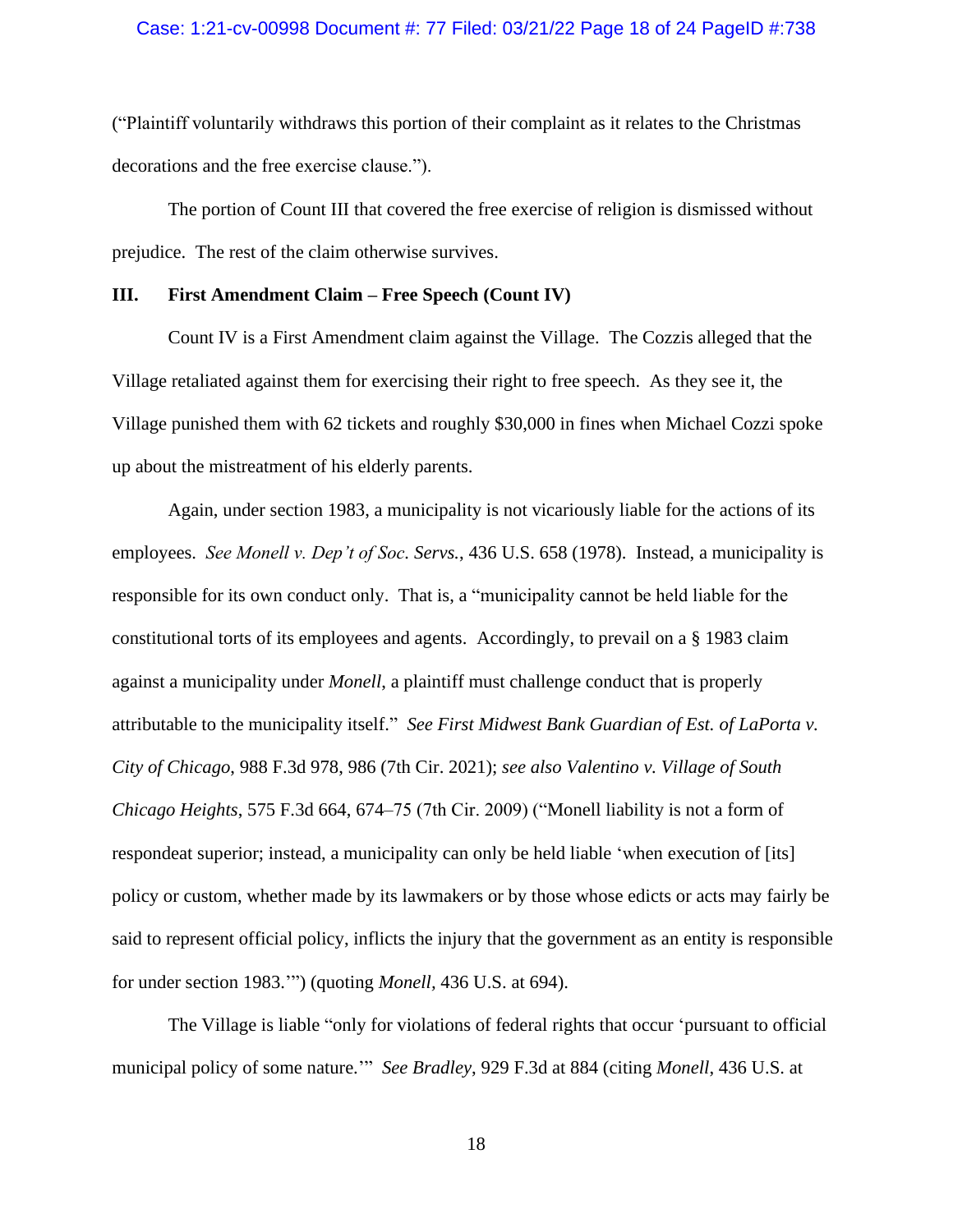#### Case: 1:21-cv-00998 Document #: 77 Filed: 03/21/22 Page 19 of 24 PageID #:739

694)). Three types of actions can give rise to municipal liability under section 1983: "(1) an express policy that causes a constitutional deprivation when enforced; (2) a widespread practice that is so permanent and well-settled that it constitutes a custom or practice; or (3) an allegation that the constitutional injury was caused by a person with final policymaking authority." *See Spiegel v. McClintic*, 916 F.3d 611, 617 (7th Cir. 2019) (quotation marks omitted); *Thomas v. Cook Cnty. Sheriff's Dep't*, 604 F.3d 293, 303 (7th Cir. 2010). The plaintiff also must establish "the requisite causation," meaning "the policy or custom was the moving force behind the constitutional deprivation." *Gable v. City of Chicago*, 296 F.3d 531, 537 (7th Cir. 2002) (cleaned up).

The parties spill a significant amount of ink arguing about whether the complaint alleges a widespread custom or practice of violating First Amendment rights. That's the second type of action that can give rise to liability under *Monell*.

There is a more direct road to get past *Monell*. A municipality is responsible if "an actor with final decision-making authority within the entity adopted the relevant policy or custom." *See Thomas v. Martija*, 991 F.3d 763, 773 (7th Cir. 2021). A municipality is on the hook for a decision "made by its lawmakers or by those whose edicts or acts may fairly be said to represent official policy." *Monell*, 436 U.S. at 694.

In the case at hand, there is more than enough in the complaint to allege that the conduct originated with a person with final decision-making power. Mayor Serpico wielded power on behalf of the Village, and he used it to impose a policy and practice of punishing the Cozzis.

When deciding whether an official is a final decisionmaker within the meaning of *Monell*, courts consider factors such as: "(1) whether the official is constrained by policies of other officials or legislative bodies; (2) whether the official's decision on the issue in question is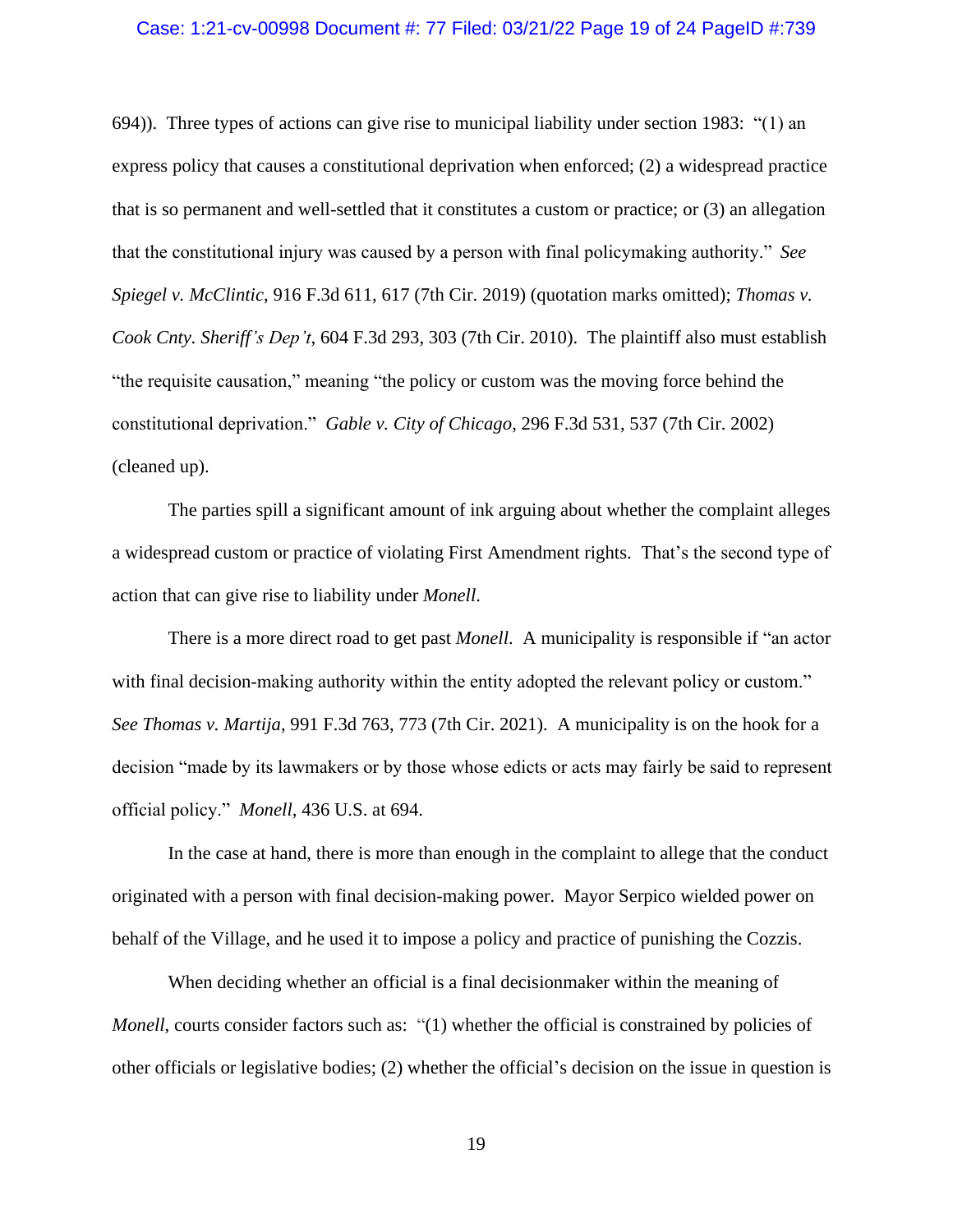#### Case: 1:21-cv-00998 Document #: 77 Filed: 03/21/22 Page 20 of 24 PageID #:740

subject to meaningful review; and (3) 'whether the policy decision purportedly made by the official is within the realm of the official's grant of authority.'" *See Valentino*, 575 F.3d at 676 (citation omitted) (concluding that there was sufficient evidence that the mayor was the final decisionmaker when it came to retaliation for free speech).

"The fact that a particular official – even a policymaking official – has discretion in the exercise of particular functions does not, without more, give rise to municipal liability based on an exercise of that discretion." *See Pembaur v. City of Cincinnati*, 475 U.S. 469, 480–81 (1986). The key question is whether the official is the *policymaker*. *See Valentino*, 575 F.3d at 675 ("But just because Owen is the *decisionmaker* on hiring/firing decisions for the Village government does not necessarily make him the *policymaker* on those issues.") (emphasis in original); *Kujawaski v. Bd. of Comm'rs of Bartholomew Cnty.*, 183 F.3d 734, 737 (7th Cir. 1999) ("[It is a] well-established principle that the mere unreviewed discretion to make hiring and firing decisions does not amount to policymaking authority. There must be a delegation of authority to set policy for hiring and firing, not a delegation of only the final authority to hire and fire."). "Officials with *final* decisionmaking authority are deemed policymakers for Monell purposes, and we need to look to state law to determine the scope of such authority." *See Valentino*, 575 F.3d at 676 (emphasis in original).

Mayor Serpico holds considerable power in the Village of Melrose Park. He is a "final policymaker and serves the president" of the Village. *See* Second Am. Cplt., at ¶ 10 (Dckt. No. 40); *see also id.* at ¶ 180. He has served as the Mayor for over 20 years. *Id.* at ¶ 10. He wields executive authority within the Village, and the Board "rubberstamps" his recommendations for ordinances. *Id.* at ¶¶ 176–77. The Board has rejected his legislative proposals (meaning ordinances) only twice in 24 years. *Id.* at ¶ 158(c). In short, he runs the town.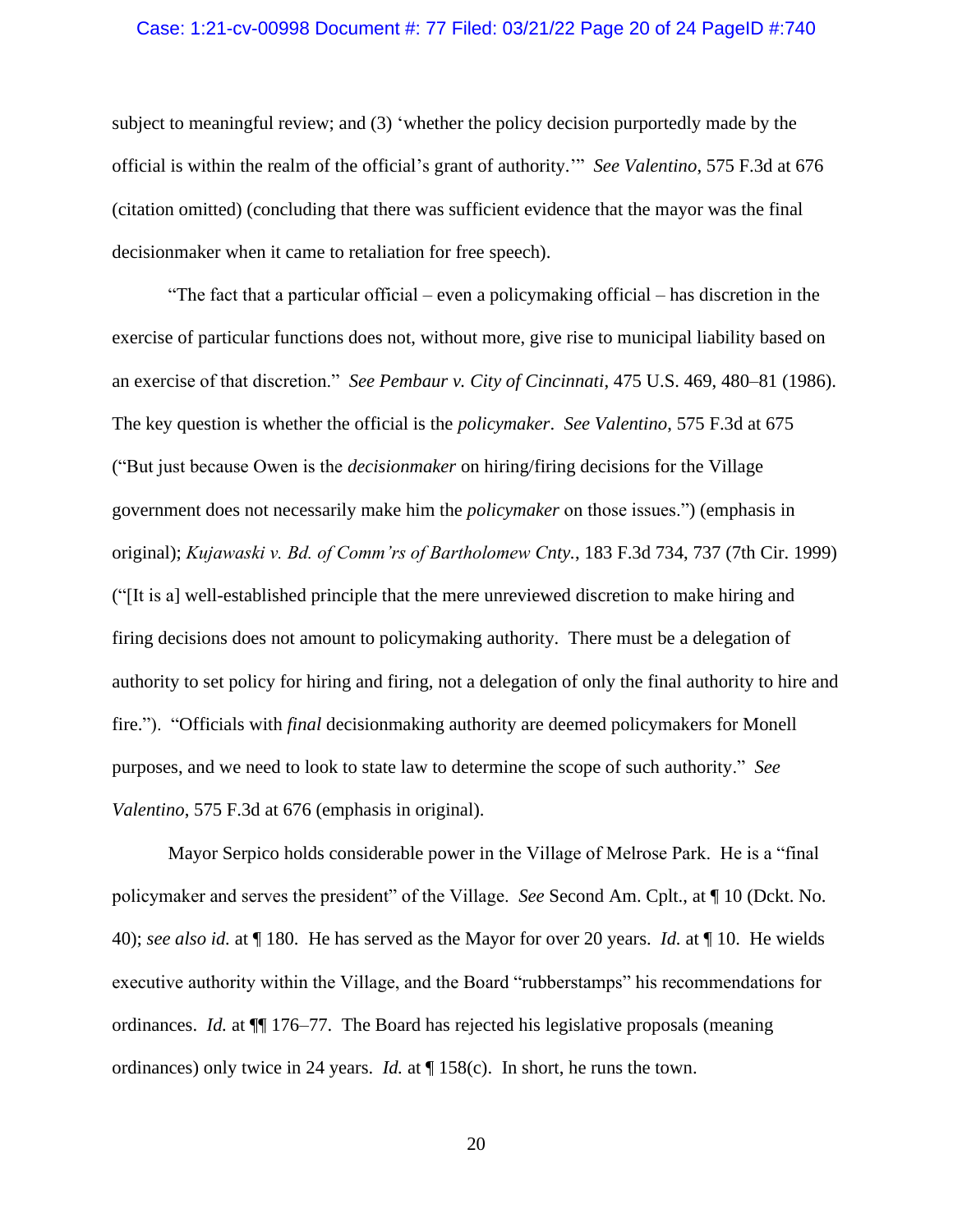### Case: 1:21-cv-00998 Document #: 77 Filed: 03/21/22 Page 21 of 24 PageID #:741

The complaint suggests that the person in charge of code enforcement is Mayor Serpico's lackey. The Mayor "recommends the appointment of the Director of Code Enforcement Division to the Board of Trustees." *Id.* at ¶ 158(b).

If this case were a *Monell* crime scene, the Mayor left his fingerprints, footprints, and DNA all over the place. Consider, for starters, the tickets about the lawn furniture. The Mayor's secretary allegedly received complaints about "clutter" on the Cozzis' lawn. *Id.* at ¶ 18. When the code enforcement officers delivered the first two tickets, they expressly stated that the tickets were "from the Mayor, not us." *Id.* at ¶ 26.

On December 1, 2020, two code enforcement officers came back to the home, right before the next wave of tickets poured down. They told the Cozzis that their "boss" had received complaints about clutter on their property. *Id.* at ¶ 50.

The issue with the parking tickets had a link to the Mayor, too. The "Mayor's Office" allegedly received complaints about how the Cozzis parked their cars on the street. *Id.* at ¶ 54. In early December, 2020, a police officer left a handwritten warning letter on the windshield of Michael Cozzi's car. *Id.* at  $\llbracket$  55. The note invoked the Mayor: "The Mayor has recieved [sic] several emails from residents complaining about your parking your car on 15th with your hazards on for periods at a time." *Id.*

Mayor Serpico personally participated in the surveillance of the Cozzis' home. *Id.* at ¶¶ 85, 87. And, in one particularly unfortunate episode, the Mayor tried to pick a fight with Michael Cozzi outside his home. *Id.* at ¶ 90. The Mayor told Cozzi to count his blessings for the privilege of not getting beat up: "You're lucky I don't get out of this car and beat your \*ss." *Id.* at ¶ 89.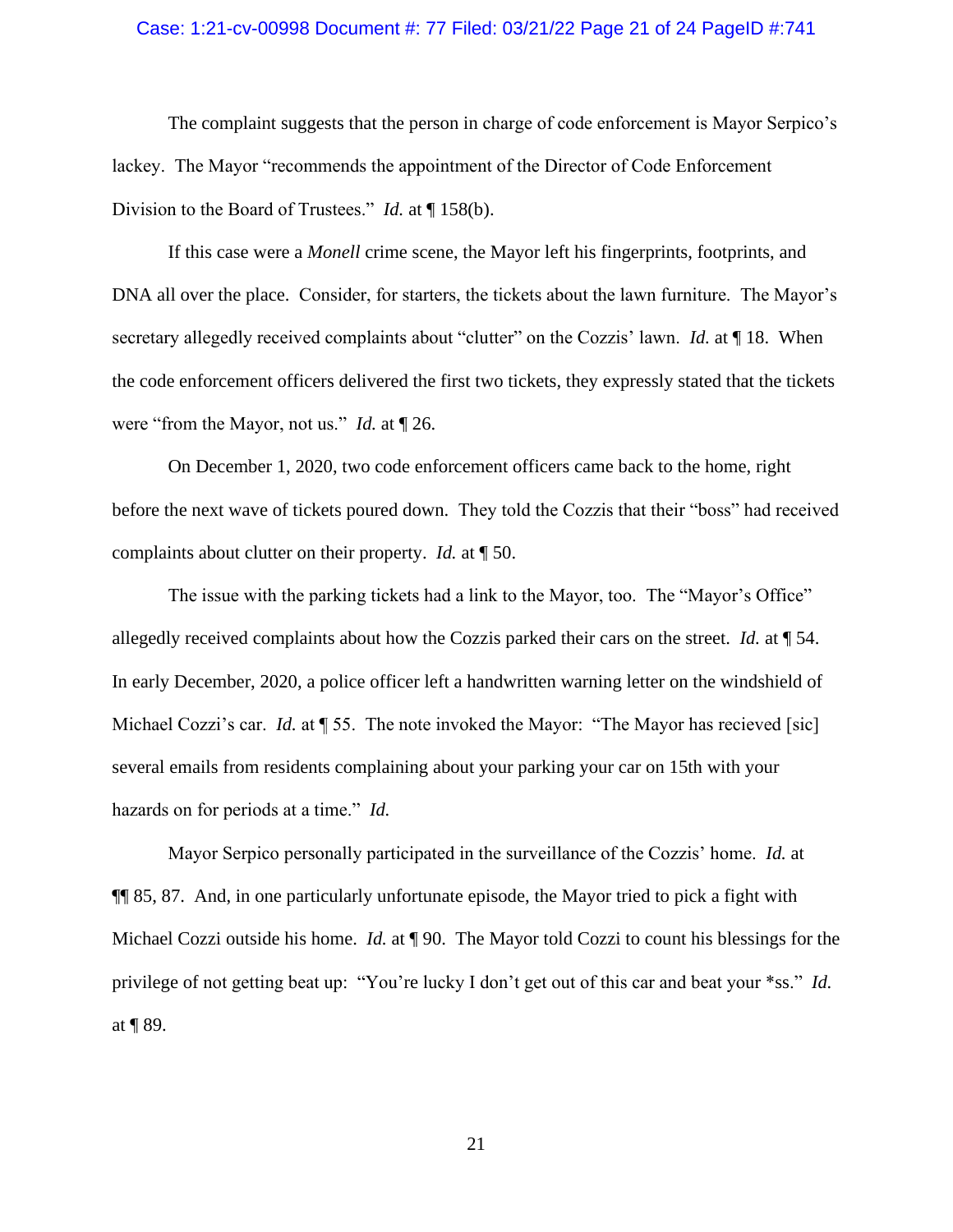### Case: 1:21-cv-00998 Document #: 77 Filed: 03/21/22 Page 22 of 24 PageID #:742

The toxicity increased when Michael Cozzi attended a public meeting at the Village in January 2021. *Id.* at ¶ 96. Cozzi intended to express his concerns to the Mayor about the treatment of his elderly parents. *Id.* at ¶ 97. He came to the meeting after attending other Village meetings, and after expressing his concerns on social media. *Id.* at ¶ 46.

That's when Mayor Serpico completely lost it. He lost his cool. He lost his temper. And if he has any ability to express himself without using expletives, he lost that too.

Mayor Serpico spewed the following missive: "I'm going to tell you something, you're really reaching me. So, do me a f\*cking favor and sit down and shut the f\*ck up. How's that? You little f\*cking pr\*ck. Go on, shake your f\*cking head. You're nothing but a f\*cking punk." *Id.* at ¶ 100.

Michael Cozzi responded with a simple question: "What did I do to you?" *Id.* That innocent question sent Mayor Serpico into the next stratosphere.

What he lacked in elegance – and in range of vocabulary – he made up for in directness: "You're a jag off! You look like a f\*cking shine<sup>2</sup> on 15th [avenue] because you're doing it to bust f\*cking balls. That's what your doing. So, go f\*ck yourself. Go f\*ck yourself!"

Michael Cozzi then asked about his broken window. *Id.* That didn't go over well.

When it came to expletives, Mayor Serpico still had some gas left in the tank: "I give a f\*ck about your window. Like I worry about your f\*cking house when I drive past it. Now do me a favor and go sit down and shut up." *Id.*

At that point, one might have thought that Mayor Serpico had gotten his point across. But the Mayor apparently thought otherwise. To cement the point, Mayor Serpico told him what

 $2$  The word "shine" is a disparaging term for a black person. It comes "from shoeshine, for the fact they often shine shoes for richer white folks." Shine, Urban Dictionary, https://www.urbandictionary.com/ define.php?term=shine (last accessed March 21, 2022). It was more common in the early 20th century. *Id.* But apparently, it is still part of Mayor Serpico's repertoire.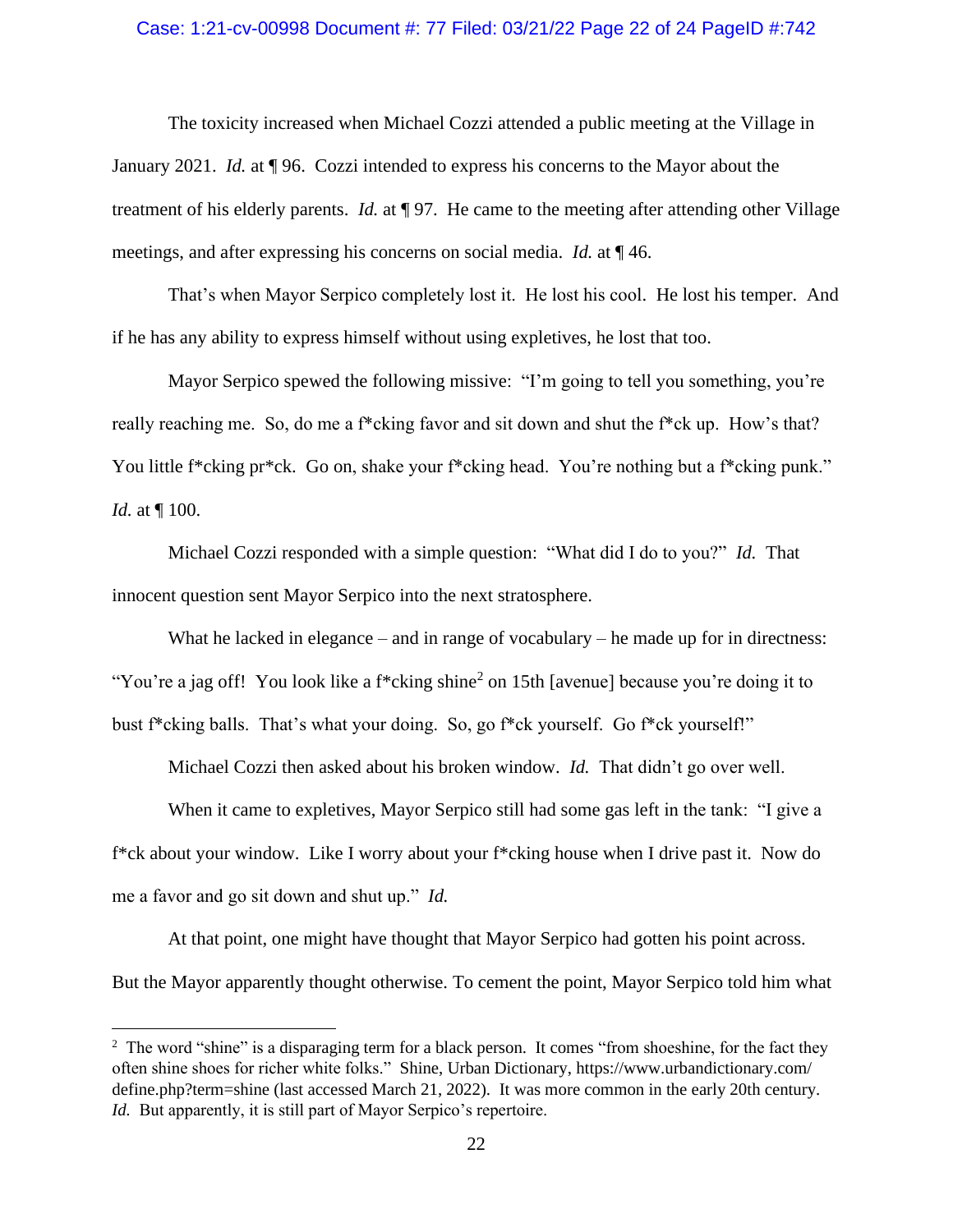### Case: 1:21-cv-00998 Document #: 77 Filed: 03/21/22 Page 23 of 24 PageID #:743

he really thought: "Yeah, because you live like a piece of sh\*t. You're like a f\*cking hillbilly. You're like a hillbilly!" *Id.* 

Even by contemporary standards, such as they are, that outburst was an extraordinary display of profanity and aggression. It suggests a deep level of personal animus. And it shows a willingness to abuse one's position as a public servant. It was not the finest hour in the annals of public service.

The tirade may not have creative value, but it did have evidentiary value. Look again at the words that Mayor Serpico used. (And not just the profanity.) He told the Cozzis that they "live like a piece of sh\*t." *Id.* He said that Michael Cozzi lived like a "hillbilly." *Id.* He revealed both knowledge and contempt for how the Cozzis kept their home.

The meeting took place in January 2021, in the midst of the barrage of tickets about the lawn furniture. And the outburst came as Michael Cozzi attempted to express concern about the treatment of his elderly parents.

Reading the complaint as a whole, it takes a small step – not an inferential leap – to conclude that Mayor Serpico personally orchestrated the campaign of punitive tickets that rained down on the Cozzi family. *Id.* at ¶ 178 (alleging that Village personnel issued the tickets and impose the lien "at the behest of Serpico"). The complaint paints a picture of state-sanctioned bullying at the hands of the Mayor, who implemented a policy of punishing dissent and compelling compliance. Overall, the allegations support the inference that Mayor Serpico implemented a policy to punish, harass, and intimidate the Cozzi family.

In the end, the allegations of the complaint may or may not pan out. It depends on the facts, and the parties need to gather the facts in discovery. And it is possible that the evidence will support a *Monell* claim on the other prongs, too. That is, maybe the record will include